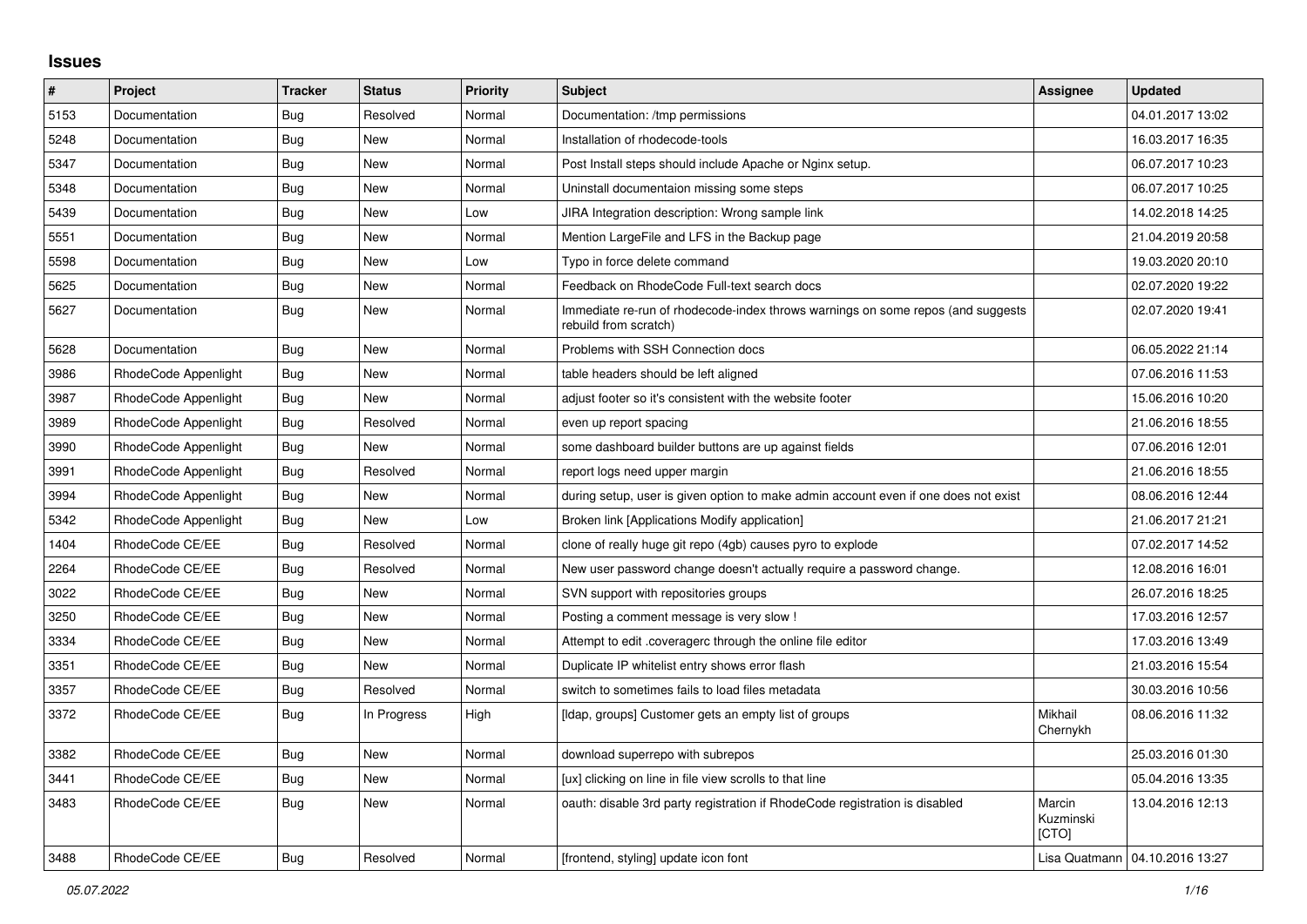| $\sharp$ | Project         | <b>Tracker</b> | <b>Status</b> | <b>Priority</b> | <b>Subject</b>                                                                                                     | Assignee                     | <b>Updated</b>   |
|----------|-----------------|----------------|---------------|-----------------|--------------------------------------------------------------------------------------------------------------------|------------------------------|------------------|
| 3549     | RhodeCode CE/EE | Bug            | Resolved      | Normal          | [4.0.0 regression], file source links use last commit id instead of current commit id                              | Marcin<br>Kuzminski<br>[CTO] | 21.04.2016 16:10 |
| 3555     | RhodeCode CE/EE | Bug            | Resolved      | Normal          | Then disabled repo location change the panel should explicitly state that it's disabled                            |                              | 25.04.2016 10:34 |
| 3615     | RhodeCode CE/EE | Bug            | <b>New</b>    | Low             | (OperationalError) too many SQL variables on admin journal page                                                    |                              | 06.05.2016 11:45 |
| 3922     | RhodeCode CE/EE | Bug            | New           | Normal          | svn backend returns different diff to git/hg backends                                                              |                              | 11.05.2016 14:29 |
| 3923     | RhodeCode CE/EE | Bug            | New           | Normal          | odd exception on running internal-code                                                                             |                              | 09.08.2016 10:54 |
| 3939     | RhodeCode CE/EE | Bug            | New           | Normal          | [ux] changelog filter blank after going back in browser                                                            |                              | 18.05.2016 14:50 |
| 3950     | RhodeCode CE/EE | Bug            | Resolved      | Normal          | [ce, ee] trying to merge pr against a deleted branch/bookmark breaks the pr page                                   | Martin<br>Bornhold           | 27.10.2016 16:12 |
| 3956     | RhodeCode CE/EE | Bug            | New           | Normal          | [ce] - svn commit with all 'None' properties (author, message, etc.)                                               |                              | 23.05.2016 17:22 |
| 3963     | RhodeCode CE/EE | Bug            | New           | Normal          | [ce] Getting a newly added repo via remap/rescan via api gives no data                                             |                              | 27.05.2016 05:02 |
| 3971     | RhodeCode CE/EE | Bug            | Resolved      | Normal          | [ce, vcs] Merge requests/Pull requests failing due to rebase problem                                               | Johannes<br>Bornhold         | 19.07.2016 15:54 |
| 4035     | RhodeCode CE/EE | Bug            | In Progress   | Normal          | failed to create whoosh index                                                                                      | Marcin<br>Kuzminski<br>[CTO] | 06.07.2016 00:04 |
| 4036     | RhodeCode CE/EE | Bug            | Resolved      | Normal          | encrypted clone uri can throw unicodeerror after key change                                                        | Marcin<br>Kuzminski<br>[CTO] | 27.06.2016 19:38 |
| 4040     | RhodeCode CE/EE | Bug            | <b>New</b>    | Low             | [ce, ee] logout when logged out causes 403 Cross-site request forgery detected                                     |                              | 23.06.2016 13:40 |
| 4065     | RhodeCode CE/EE | Bug            | Resolved      | Normal          | [ux, login] 404 on login after comment attempt                                                                     | Marcin<br>Kuzminski<br>[CTO] | 04.07.2016 00:40 |
| 4089     | RhodeCode CE/EE | Bug            | Resolved      | Normal          | svn repository does not exist                                                                                      |                              | 12.06.2018 12:29 |
| 4090     | RhodeCode CE/EE | Bug            | Resolved      | Normal          | test ticket                                                                                                        |                              | 09.03.2021 20:39 |
| 4091     | RhodeCode CE/EE | Bug            | Resolved      | Normal          | [ce, ee] Redmine integration blocks for 30 seconds if redmine server not available                                 | Daniel D                     | 15.07.2016 12:26 |
| 4092     | RhodeCode CE/EE | <b>Bug</b>     | Feedback      | Normal          | [ce, ee] Redmine/JIRA integrations - smart commits                                                                 | Daniel D                     | 21.07.2016 12:59 |
| 4109     | RhodeCode CE/EE | Bug            | New           | Normal          | [files] The "switch to commit" widget is broken after using browser back button                                    |                              | 17.04.2018 21:50 |
| 4110     | RhodeCode CE/EE | Bug            | In Progress   | Normal          | [ce, ee] repos can be named _admin, _static                                                                        | Daniel D                     | 20.07.2016 19:51 |
| 4116     | RhodeCode CE/EE | Bug            | New           | High            | [ee] Starting EE or running paster commands like setup-rhodecode does not work<br>without setting LC_ALL properly. |                              | 18.08.2016 21:03 |
| 4121     | RhodeCode CE/EE | <b>Bug</b>     | Resolved      | Normal          | [ce, ee] server announcement has extra margin                                                                      | Lisa Quatmann                | 26.09.2016 14:00 |
| 4154     | RhodeCode CE/EE | Bug            | New           | Low             | [ce, ee] user register via github captcha                                                                          |                              | 05.08.2016 22:51 |
| 4155     | RhodeCode CE/EE | Bug            | Resolved      | Low             | Date of Last Change is not displayed correctly                                                                     | Marcin<br>Kuzminski<br>[CTO] | 21.01.2020 02:20 |
| 4166     | RhodeCode CE/EE | Bug            | Resolved      | Urgent          | [ce] Rhodecode crashing after MySQL error                                                                          |                              | 23.08.2016 23:35 |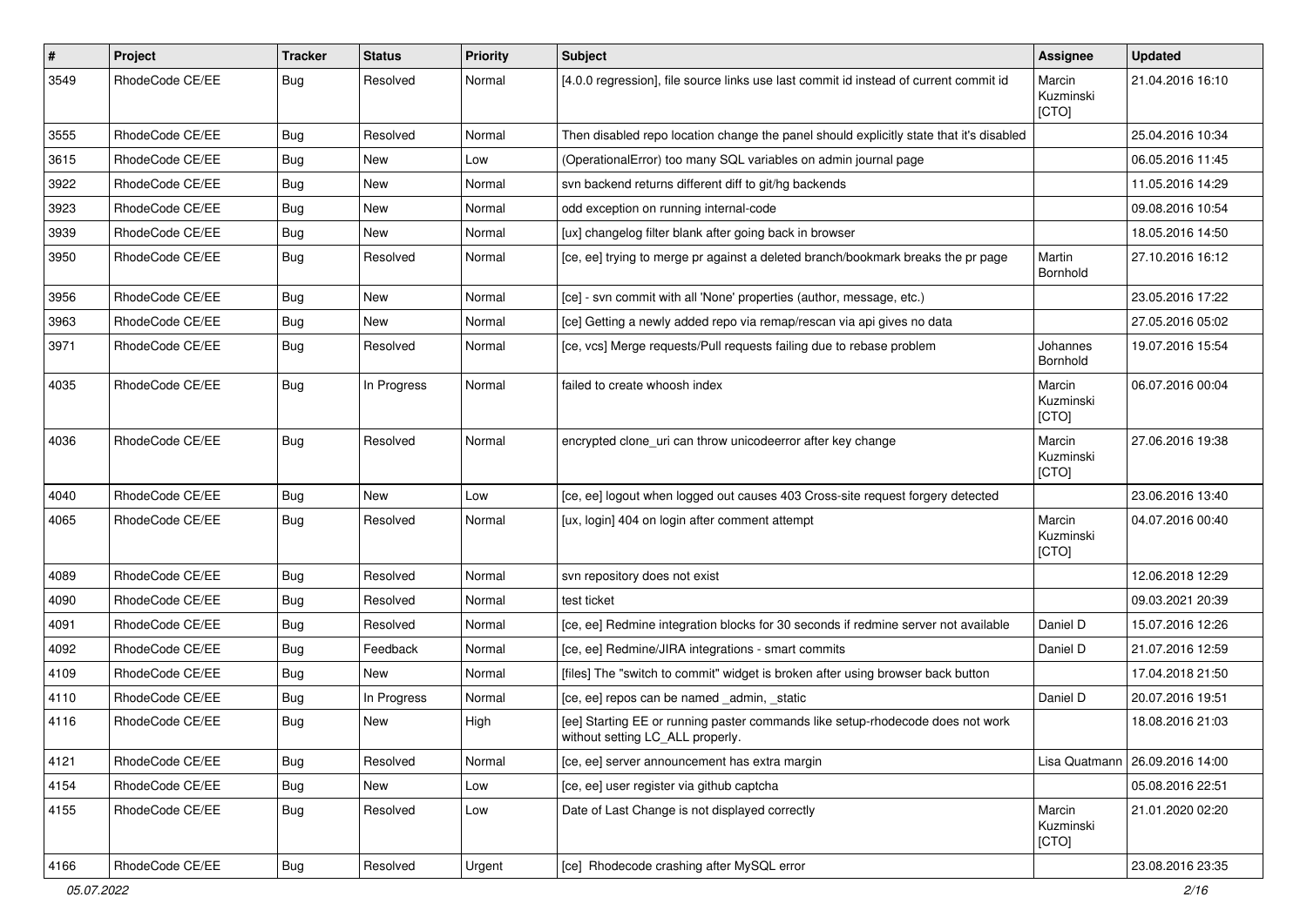| #    | Project         | <b>Tracker</b> | <b>Status</b> | <b>Priority</b> | <b>Subject</b>                                                                               | Assignee                     | <b>Updated</b>   |
|------|-----------------|----------------|---------------|-----------------|----------------------------------------------------------------------------------------------|------------------------------|------------------|
| 4173 | RhodeCode CE/EE | Bug            | Resolved      | Urgent          | [ce, ee] mysql recycle pool timeout not working                                              | Daniel D                     | 16.08.2016 22:02 |
| 4178 | RhodeCode CE/EE | Bug            | Resolved      | Normal          | RhodeCode EE OVA VM wont run on a ESX 6.0 host                                               | Marcin<br>Kuzminski<br>[CTO] | 15.09.2016 13:25 |
| 4184 | RhodeCode CE/EE | Bug            | Resolved      | High            | fix content INT overflow bug                                                                 | Marcin<br>Kuzminski<br>[CTO] | 23.08.2016 10:31 |
| 4188 | RhodeCode CE/EE | Bug            | <b>New</b>    | Normal          | [tests, svn] changeset tests produce different results for svn                               |                              | 22.08.2016 09:54 |
| 4189 | RhodeCode CE/EE | <b>Bug</b>     | New           | Normal          | Itests, git] count of commit ids is different for git than hg when comparing remote          |                              | 22.08.2016 12:34 |
| 4190 | RhodeCode CE/EE | Bug            | New           | Normal          | [tests] fix or remove rst xss inline test                                                    |                              | 22.08.2016 12:15 |
| 4199 | RhodeCode CE/EE | Bug            | Resolved      | High            | investigate: ongoing SSL problems when switching to 4.X from 3.X                             | Johannes<br>Bornhold         | 15.09.2016 13:14 |
| 4206 | RhodeCode CE/EE | Bug            | Resolved      | High            | Error creating SVN groups                                                                    |                              | 15.09.2016 13:24 |
| 4208 | RhodeCode CE/EE | Bug            | New           | Normal          | [ce, ee] test errors get hidden by error page                                                | Daniel D                     | 14.09.2016 12:00 |
| 4223 | RhodeCode CE/EE | Bug            | Resolved      | High            | [git, tags] annotated tags not appearing in UI                                               | Daniel D                     | 12.09.2016 06:12 |
| 4224 | RhodeCode CE/EE | Bug            | Resolved      | Normal          | [docs] update docs re: removing old instances when switching editions                        | Lisa Quatmann                | 11.10.2016 15:36 |
| 4233 | RhodeCode CE/EE | Bug            | Resolved      | High            | slack, git push problem                                                                      | Daniel D                     | 26.09.2016 11:56 |
| 4247 | RhodeCode CE/EE | Bug            | Resolved      | Normal          | [vcs] Using current time as timestamp during archive creating leads to changing<br>hashes    | Martin<br>Bornhold           | 28.09.2016 12:07 |
| 4250 | RhodeCode CE/EE | Bug            | Resolved      | Normal          | Adding a reviewer into existing PR doesn't set a reason.                                     | Marcin<br>Kuzminski<br>[CTO] | 07.10.2016 20:05 |
| 4254 | RhodeCode CE/EE | Bug            | Resolved      | Normal          | [frontend] 500 Internal Server Error with i18n-ed pages                                      | Lisa Quatmann                | 30.09.2016 14:38 |
| 4255 | RhodeCode CE/EE | Bug            | <b>New</b>    | Normal          | [translation, i18n] translation not being applied to integrations pages                      |                              | 30.09.2016 15:56 |
| 4256 | RhodeCode CE/EE | Bug            | New           | Normal          | [ce, ee, ux] Source code highlight colors conflict with red/green inserted/deleted<br>blocks | Daniel D                     | 03.10.2016 05:00 |
| 4266 | RhodeCode CE/EE | Bug            | Resolved      | Normal          | Error 500 on integrations page after setting up Webhook                                      |                              | 17.10.2016 15:35 |
| 4268 | RhodeCode CE/EE | Bug            | Resolved      | High            | [ee] default reviewers from changed lines is returning wrong values                          | Daniel D                     | 06.10.2016 14:35 |
| 4271 | RhodeCode CE/EE | Bug            | Resolved      | Normal          | Browsing new repository groups via SVN issue                                                 | Martin<br>Bornhold           | 19.10.2016 11:11 |
| 4273 | RhodeCode CE/EE | Bug            | Resolved      | Urgent          | GIT executable not seen by vcsserver                                                         | Martin<br>Bornhold           | 13.10.2016 15:45 |
| 4274 | RhodeCode CE/EE | <b>Bug</b>     | Resolved      | Normal          | 500 error when push big objects                                                              |                              | 13.02.2017 19:53 |
| 4276 | RhodeCode CE/EE | Bug            | Resolved      | Normal          | System info page uses mercurial/git versions from RhodeCode instead of VCSServer             | Marcin<br>Kuzminski<br>[CTO] | 14.11.2016 21:19 |
| 4277 | RhodeCode CE/EE | Bug            | Resolved      | Normal          | [frontend] System info page does not work correctly in safari.                               | Martin<br>Bornhold           | 04.11.2016 12:08 |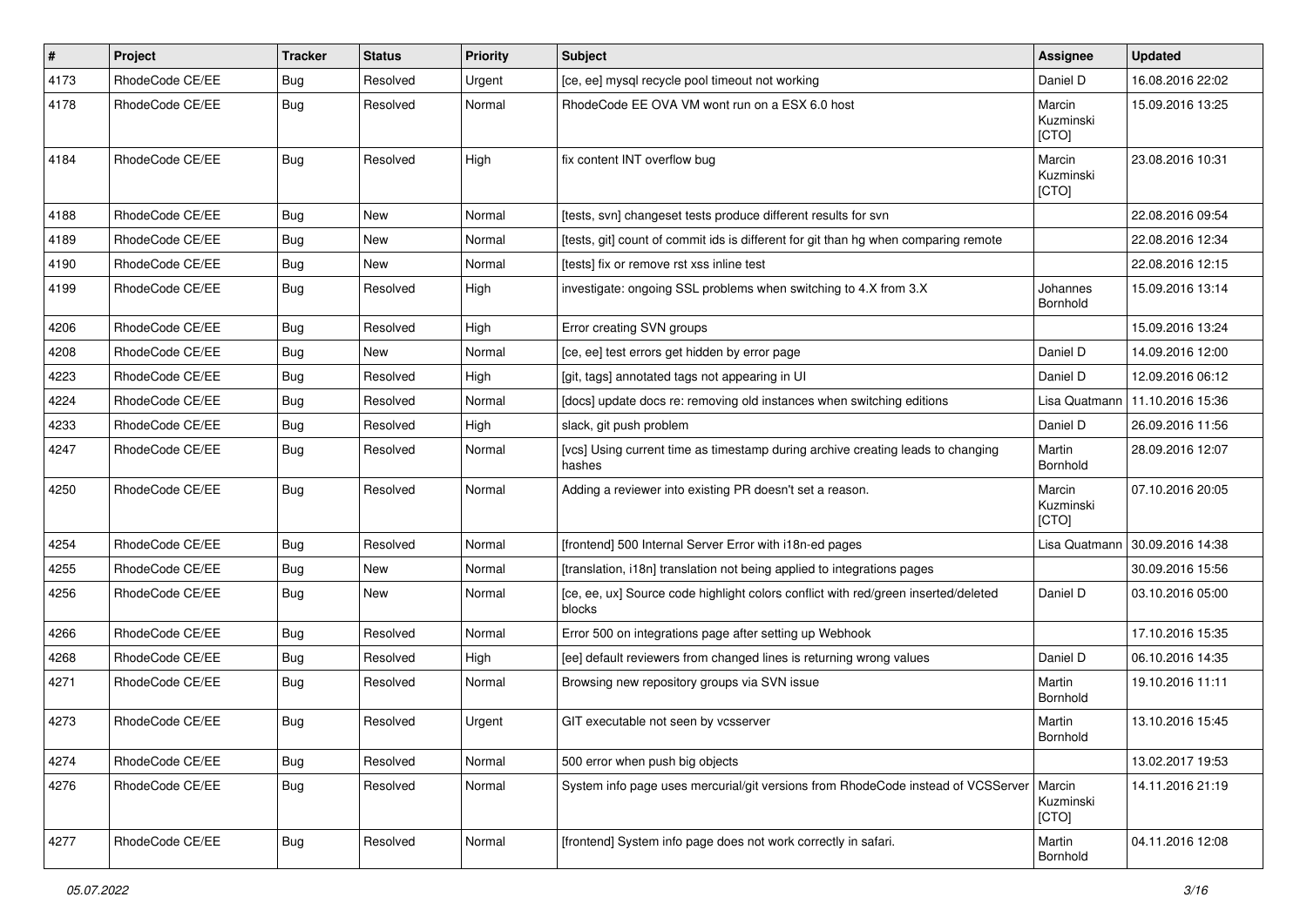| #    | Project         | <b>Tracker</b> | <b>Status</b> | <b>Priority</b> | <b>Subject</b>                                                                                                                                                                       | Assignee                     | <b>Updated</b>   |
|------|-----------------|----------------|---------------|-----------------|--------------------------------------------------------------------------------------------------------------------------------------------------------------------------------------|------------------------------|------------------|
| 4278 | RhodeCode CE/EE | Bug            | Resolved      | Normal          | [admin] Clicking the save button in admin -> settings -> issue tracker leads to<br>exception if no patterns entered.                                                                 | Daniel D                     | 18.10.2016 13:38 |
| 4279 | RhodeCode CE/EE | Bug            | Resolved      | Normal          | re-captcha validation is broken                                                                                                                                                      | Martin<br>Bornhold           | 26.10.2016 22:27 |
| 4285 | RhodeCode CE/EE | Bug            | <b>New</b>    | Normal          | Intermittent error while trying to create or fork a repository                                                                                                                       |                              | 17.10.2016 22:42 |
| 4296 | RhodeCode CE/EE | Bug            | Resolved      | Normal          | [ee] Can not create pull requests with reviewers.                                                                                                                                    | Daniel D                     | 07.11.2016 21:17 |
| 4304 | RhodeCode CE/EE | Bug            | Resolved      | High            | Search: Internal Server Error                                                                                                                                                        |                              | 26.11.2016 16:26 |
| 4306 | RhodeCode CE/EE | Bug            | Resolved      | Normal          | Issue to push file with character # on a SVN                                                                                                                                         |                              | 03.04.2017 16:44 |
| 4675 | RhodeCode CE/EE | Bug            | Resolved      | Normal          | Disk free inodes are displayed incorrectly                                                                                                                                           |                              | 13.12.2016 22:41 |
| 4676 | RhodeCode CE/EE | Bug            | Resolved      | Normal          | Some admin passwords can make installation fail                                                                                                                                      |                              | 16.12.2016 16:16 |
| 5164 | RhodeCode CE/EE | Bug            | Resolved      | Normal          | non-web calls are leaking session objects                                                                                                                                            |                              | 13.01.2017 01:30 |
| 5210 | RhodeCode CE/EE | Bug            | Resolved      | Normal          | webook problems                                                                                                                                                                      |                              | 13.02.2017 19:43 |
| 5213 | RhodeCode CE/EE | Bug            | Resolved      | Normal          | Fixing Apache Proxy timeout issues                                                                                                                                                   |                              | 14.02.2017 09:44 |
| 5218 | RhodeCode CE/EE | Bug            | New           | Normal          | 500 when forking repository, when using special chars in password.                                                                                                                   |                              | 19.02.2017 21:46 |
| 5227 | RhodeCode CE/EE | Bug            | <b>New</b>    | Normal          | 400 during a svn checkout, file with special chars                                                                                                                                   |                              | 23.02.2017 17:43 |
| 5257 | RhodeCode CE/EE | Bug            | New           | Normal          | Git repository with big binary file provokes error and strange behavior/memory leak<br>of RH.                                                                                        | Marcin<br>Kuzminski<br>[CTO] | 23.03.2017 22:02 |
| 5259 | RhodeCode CE/EE | Bug            | Resolved      | Normal          | user-journal storage changes                                                                                                                                                         |                              | 12.04.2017 00:04 |
| 5266 | RhodeCode CE/EE | Bug            | Resolved      | Normal          | Validate if changes in target branches get's propagated on Pull request updates                                                                                                      |                              | 05.04.2017 18:10 |
| 5277 | RhodeCode CE/EE | Bug            | Resolved      | Normal          | table id=user_list_table - Ajax error                                                                                                                                                |                              | 13.04.2017 01:04 |
| 5297 | RhodeCode CE/EE | Bug            | Resolved      | Normal          | Locale fails on a SuSE system                                                                                                                                                        |                              | 31.10.2018 08:36 |
| 5304 | RhodeCode CE/EE | Bug            | Resolved      | Normal          | Email template not correct                                                                                                                                                           |                              | 31.10.2018 08:36 |
| 5337 | RhodeCode CE/EE | Bug            | Resolved      | Normal          | Possible memory leak after few Git Pull Requests                                                                                                                                     |                              | 08.08.2017 13:08 |
| 5371 | RhodeCode CE/EE | Bug            | New           | Normal          | Comment times in Pull Requests are off by 1 day                                                                                                                                      |                              | 10.04.2018 15:11 |
| 5376 | RhodeCode CE/EE | <b>Bug</b>     | Resolved      | Normal          | error: pretxnchangegroup.acl hook failed: acl: user "" denied on branch "default"                                                                                                    |                              | 16.08.2017 19:45 |
| 5379 | RhodeCode CE/EE | <b>Bug</b>     | Resolved      | Normal          | Journal RSS feed errors                                                                                                                                                              |                              | 01.09.2017 16:40 |
| 5380 | RhodeCode CE/EE | Bug            | Resolved      | Normal          | repo commits pageintion error                                                                                                                                                        |                              | 06.09.2017 19:16 |
| 5381 | RhodeCode CE/EE | Bug            | Resolved      | Normal          | Email integration changeset links invalid                                                                                                                                            |                              | 06.09.2017 12:29 |
| 5399 | RhodeCode CE/EE | <b>Bug</b>     | In Progress   | High            | Issues with Git LFS integration                                                                                                                                                      |                              | 07.07.2019 22:21 |
| 5405 | RhodeCode CE/EE | Bug            | New           | Normal          | Add repository from UI leads to HTTP/404                                                                                                                                             |                              | 28.11.2017 11:39 |
| 5406 | RhodeCode CE/EE | <b>Bug</b>     | New           | Normal          | <b>Installer Fails</b>                                                                                                                                                               |                              | 01.12.2017 11:52 |
| 5410 | RhodeCode CE/EE | Bug            | New           | Normal          | After converting to CE, we get the following error when trying to view some repos in<br>the UI: "UnicodeDecodeError: 'ascii' codec can't decode byte" (full error in<br>Description) |                              | 25.01.2018 20:45 |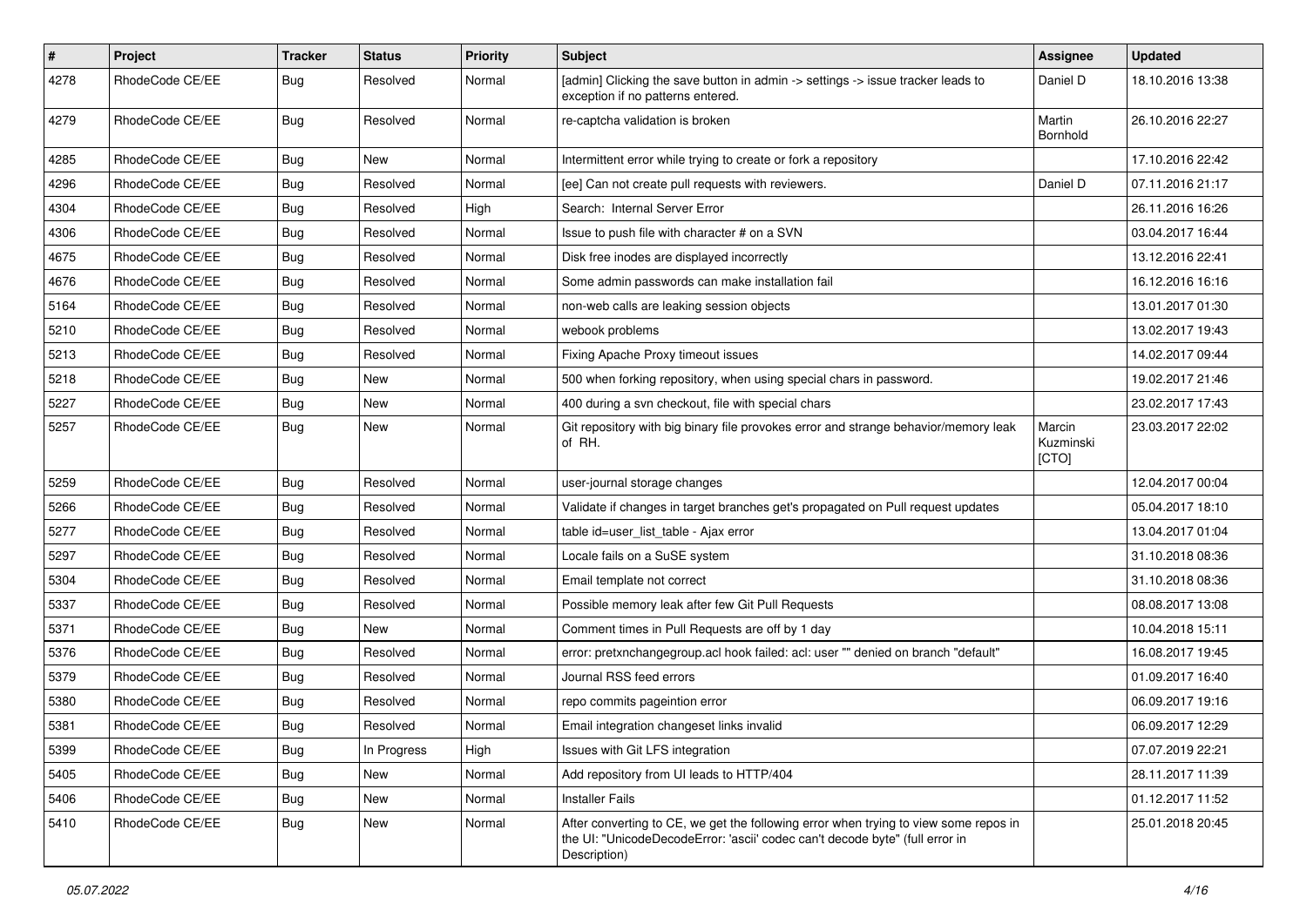| $\sharp$ | Project         | <b>Tracker</b> | <b>Status</b> | Priority  | <b>Subject</b>                                                                          | <b>Assignee</b> | <b>Updated</b>   |
|----------|-----------------|----------------|---------------|-----------|-----------------------------------------------------------------------------------------|-----------------|------------------|
| 5412     | RhodeCode CE/EE | Bug            | Resolved      | Normal    | Webhook for "pullrequest commented" event returns incomplete data                       |                 | 27.02.2018 18:00 |
| 5414     | RhodeCode CE/EE | Bug            | <b>New</b>    | High      | When Opening New Pull Request, Target Revision Default Is Undesireable                  |                 | 11.04.2018 23:20 |
| 5433     | RhodeCode CE/EE | Bug            | Resolved      | High      | RhodeCode Community 4.11 doesn't handle HG largefiles extension                         |                 | 01.02.2018 20:08 |
| 5434     | RhodeCode CE/EE | Bug            | Resolved      | Immediate | Locale problem                                                                          |                 | 01.10.2021 09:51 |
| 5436     | RhodeCode CE/EE | Bug            | Resolved      | High      | Unable To Open Pull Request in 4.11.2                                                   |                 | 14.02.2018 11:14 |
| 5444     | RhodeCode CE/EE | Bug            | Resolved      | Normal    | Error while creating a pull request on a Mercurial repository                           |                 | 17.04.2018 22:29 |
| 5457     | RhodeCode CE/EE | Bug            | Resolved      | Normal    | Internal server error on full-text search settings page with Elasticsearch              |                 | 16.04.2018 09:08 |
| 5460     | RhodeCode CE/EE | <b>Bug</b>     | New           | Low       | Repo creation stuck when remote clone returns partial http code 500                     |                 | 06.07.2018 19:14 |
| 5461     | RhodeCode CE/EE | Bug            | Resolved      | Normal    | Changes to user group permissions via API are not audit logged                          |                 | 30.08.2018 09:47 |
| 5462     | RhodeCode CE/EE | Bug            | <b>New</b>    | Normal    | create_repo api fails with celery enabled                                               |                 | 10.07.2018 17:49 |
| 5471     | RhodeCode CE/EE | Bug            | New           | Normal    | Webhook integration failing: need more than 3 values to unpack                          |                 | 01.06.2018 02:26 |
| 5475     | RhodeCode CE/EE | <b>Bug</b>     | New           | Normal    | Unable to locate user in OpenLDAP directory via Idaps                                   |                 | 08.06.2018 20:06 |
| 5482     | RhodeCode CE/EE | Bug            | Resolved      | Normal    | Changing a repo's 'Remote pull uri' in its Settings fails with 'No repo type specified' |                 | 31.10.2018 08:37 |
| 5489     | RhodeCode CE/EE | Bug            | Resolved      | High      | grant_user_permission_to_repo_group API call fails to set permissions on child<br>repos |                 | 11.07.2018 09:57 |
| 5490     | RhodeCode CE/EE | Bug            | Resolved      | Normal    | Changes to repo group permissions via API are not audit logged                          |                 | 28.02.2019 13:52 |
| 5492     | RhodeCode CE/EE | Bug            | <b>New</b>    | Normal    | VCSServer + SVN 1.10                                                                    |                 | 26.07.2018 15:01 |
| 5494     | RhodeCode CE/EE | Bug            | <b>New</b>    | Normal    | rccontrol's python package management causes slow VCS SSH                               |                 | 02.04.2019 11:56 |
| 5500     | RhodeCode CE/EE | Bug            | New           | Normal    | How to enable/set "RC_SKIP_HOOKS" to disable svn hooks?                                 |                 | 02.10.2018 07:45 |
| 5502     | RhodeCode CE/EE | Bug            | Resolved      | High      | 500 error when using multiple custom branch permissions                                 |                 | 07.12.2018 09:49 |
| 5505     | RhodeCode CE/EE | Bug            | Resolved      | Normal    | Notification emails from RhodeCode is garbled in Outlook 2016 web client                |                 | 07.12.2018 09:49 |
| 5506     | RhodeCode CE/EE | Bug            | New           | Normal    | Web UI fonts are not looking good and is difficult to read for people with low vision   |                 | 26.10.2018 09:38 |
| 5507     | RhodeCode CE/EE | Bug            | Resolved      | Normal    | Markdown rendering needs improvement                                                    |                 | 15.08.2019 15:40 |
| 5509     | RhodeCode CE/EE | Bug            | New           | Normal    | Remove `limportant attributes` from UI elements                                         |                 | 07.12.2018 07:40 |
| 5510     | RhodeCode CE/EE | <b>Bug</b>     | New           | High      | AssertionError: unexpected parameters: user_agent & hook_type                           |                 | 31.07.2021 11:14 |
| 5512     | RhodeCode CE/EE | Bug            | New           | Normal    | Show commit phase in summary view                                                       |                 | 09.11.2018 21:37 |
| 5513     | RhodeCode CE/EE | Bug            | Resolved      | High      | Gist: GitHub flavoured markdown gist creation fails                                     |                 | 07.07.2019 22:21 |
| 5515     | RhodeCode CE/EE | Bug            | Resolved      | Normal    | PR default reviewer is incorrect                                                        |                 | 28.02.2019 13:52 |
| 5517     | RhodeCode CE/EE | Bug            | Resolved      | Urgent    | Problem with upgrading to Community-4.15                                                |                 | 11.12.2018 06:32 |
| 5518     | RhodeCode CE/EE | <b>Bug</b>     | Resolved      | Normal    | Zero-sized files in /rhodecode/config/rcextensions/examples                             |                 | 21.01.2020 02:18 |
| 5519     | RhodeCode CE/EE | <b>Bug</b>     | New           | High      | User unable to fork the repo despite setting Repository Forking to Disabled             |                 | 11.12.2018 22:21 |
| 5521     | RhodeCode CE/EE | <b>Bug</b>     | Resolved      | Normal    | Proxing SVN http requests does not work when using prefix for rhodecode.                |                 | 28.02.2019 13:52 |
| 5522     | RhodeCode CE/EE | Bug            | Resolved      | Low       | vcsserver fails when url contains extra "/"                                             |                 | 28.02.2019 13:52 |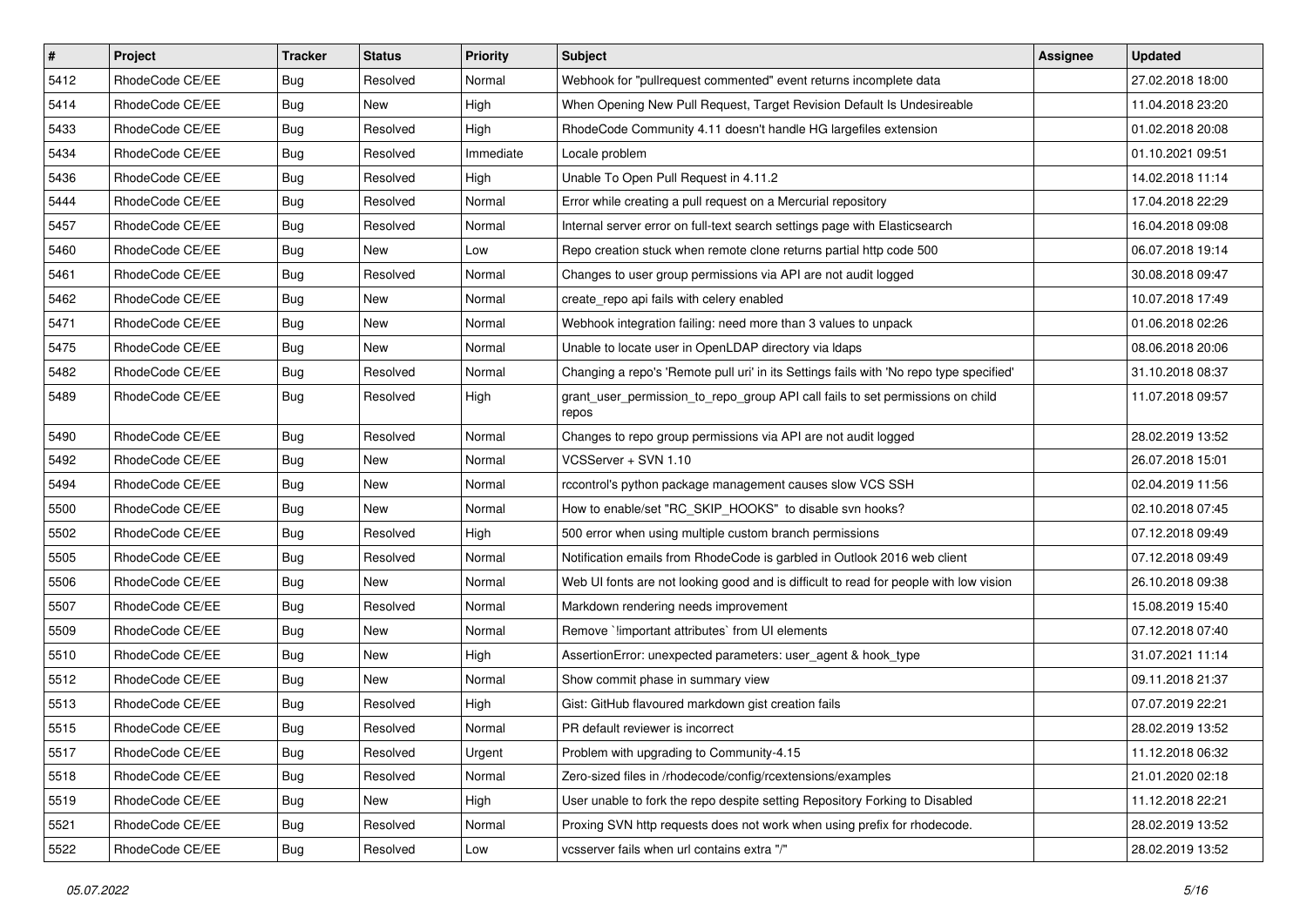| #    | Project         | <b>Tracker</b> | <b>Status</b> | <b>Priority</b> | <b>Subject</b>                                                                                                    | <b>Assignee</b>    | <b>Updated</b>   |
|------|-----------------|----------------|---------------|-----------------|-------------------------------------------------------------------------------------------------------------------|--------------------|------------------|
| 5523 | RhodeCode CE/EE | Bug            | Resolved      | High            | user from AD is asked to change his password when logs in.                                                        | Thierry<br>Wynsdau | 28.05.2020 20:28 |
| 5524 | RhodeCode CE/EE | Bug            | New           | High            | Cannot log into RhodeCode anymore                                                                                 |                    | 15.01.2019 17:08 |
| 5528 | RhodeCode CE/EE | Bug            | Resolved      | High            | Empty Unicode file causes the PR to return HTTP 500                                                               |                    | 28.02.2019 13:52 |
| 5530 | RhodeCode CE/EE | Bug            | Resolved      | Normal          | Email integration has incorrect url                                                                               |                    | 09.02.2019 10:33 |
| 5538 | RhodeCode CE/EE | Bug            | New           | Normal          | internal server error (UnicodeDecodeError) during rhodecode-index request                                         |                    | 20.02.2019 14:43 |
| 5540 | RhodeCode CE/EE | Bug            | New           | Normal          | Rhode Code 4.15.2 VCS Caching(?) behaviour                                                                        |                    | 25.02.2019 17:01 |
| 5545 | RhodeCode CE/EE | Bug            | New           | Normal          | Merge commit to contain the username/reponame of the origin                                                       |                    | 28.02.2019 13:46 |
| 5547 | RhodeCode CE/EE | Bug            | New           | Normal          | UI not consistent between Firefox and Chrome                                                                      |                    | 01.03.2019 23:35 |
| 5550 | RhodeCode CE/EE | Bug            | <b>New</b>    | Normal          | 500 Internal Server Error   The server has either erred or is incapable of performing<br>the requested operation. |                    | 18.04.2019 17:12 |
| 5553 | RhodeCode CE/EE | Bug            | New           | Normal          | Exceptions Tracker - Exception ID: 140095575901360 after upgrade to the lastes<br>version                         | Thierry<br>Wynsdau | 10.07.2019 10:33 |
| 5555 | RhodeCode CE/EE | Bug            | Resolved      | Normal          | Making Repository Public does not update the Default User Permissions                                             |                    | 28.05.2020 20:26 |
| 5556 | RhodeCode CE/EE | Bug            | New           | Normal          | After upgrade RhodeCode Enterprise, pull request via API adds repo owner as<br>default reviewer                   |                    | 01.01.2020 13:09 |
| 5557 | RhodeCode CE/EE | Bug            | Resolved      | Normal          | Consider removing slashes from the RSS feed names                                                                 |                    | 31.10.2019 19:54 |
| 5558 | RhodeCode CE/EE | Bug            | Resolved      | Low             | Commit compare window covers text                                                                                 |                    | 08.07.2019 18:12 |
| 5559 | RhodeCode CE/EE | Bug            | New           | Normal          | Timezone handling issue on repos list                                                                             |                    | 07.07.2019 22:19 |
| 5560 | RhodeCode CE/EE | Bug            | Resolved      | High            | Check all permission API function to flush caches for auth perms                                                  |                    | 08.06.2021 23:56 |
| 5561 | RhodeCode CE/EE | Bug            | Resolved      | Normal          | PR diff doesn't update when target changes                                                                        |                    | 21.05.2020 11:53 |
| 5567 | RhodeCode CE/EE | <b>Bug</b>     | Resolved      | High            | Error after PR was updated                                                                                        |                    | 20.01.2020 10:04 |
| 5569 | RhodeCode CE/EE | Bug            | Resolved      | Normal          | SshWrapper error                                                                                                  |                    | 21.01.2020 02:02 |
| 5570 | RhodeCode CE/EE | Bug            | New           | Normal          | Remap repositories always fail in RhodeCode community                                                             |                    | 04.10.2019 14:50 |
| 5571 | RhodeCode CE/EE | Bug            | Resolved      | Normal          | redmine does not work with firefox any more                                                                       |                    | 25.10.2019 12:38 |
| 5573 | RhodeCode CE/EE | Bug            | Resolved      | Normal          | Wrong notification Base Url for Email-Integrations                                                                |                    | 16.01.2020 08:53 |
| 5575 | RhodeCode CE/EE | Bug            | Resolved      | Low             | Filtering username containing '-' does not work in Admin audit log panel                                          |                    | 20.01.2020 10:04 |
| 5576 | RhodeCode CE/EE | Bug            | Resolved      | High            | Hosting many repositories                                                                                         | Craig Fairhurst    | 12.02.2020 12:55 |
| 5579 | RhodeCode CE/EE | Bug            | Resolved      | Normal          | JS bug when a commit message can be parsed as a number                                                            | Daniel D           | 20.01.2020 10:04 |
| 5587 | RhodeCode CE/EE | <b>Bug</b>     | Resolved      | Normal          | Broken metatags in 4.18.1                                                                                         | Marcin Lulek       | 29.01.2020 11:46 |
| 5588 | RhodeCode CE/EE | Bug            | New           | Normal          | wrong rendering of issue tracker pattern                                                                          |                    | 29.01.2020 11:24 |
| 5590 | RhodeCode CE/EE | <b>Bug</b>     | New           | Normal          | Pull Request creation takes 2 minutes                                                                             |                    | 28.05.2020 20:48 |
| 5594 | RhodeCode CE/EE | Bug            | Resolved      | Normal          | Credentials in Repository Settings for Pull requests are exposed                                                  |                    | 28.05.2020 20:25 |
| 5596 | RhodeCode CE/EE | <b>Bug</b>     | Resolved      | Normal          | Pull Request duplicated after description edit                                                                    |                    | 14.04.2020 13:28 |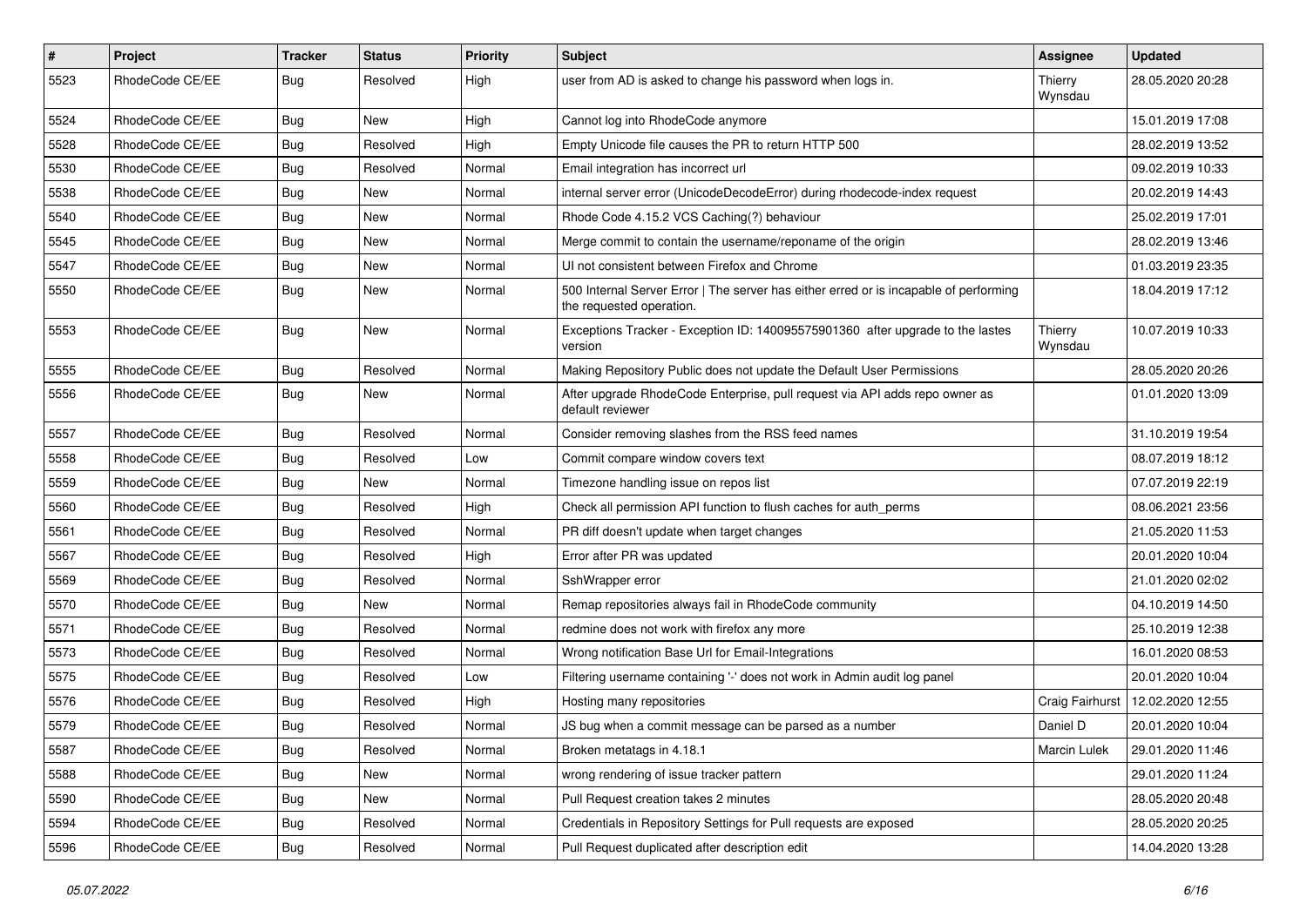| $\vert$ # | Project         | <b>Tracker</b> | <b>Status</b> | <b>Priority</b> | <b>Subject</b>                                                                                                                       | <b>Assignee</b> | <b>Updated</b>   |
|-----------|-----------------|----------------|---------------|-----------------|--------------------------------------------------------------------------------------------------------------------------------------|-----------------|------------------|
| 5599      | RhodeCode CE/EE | <b>Bug</b>     | Resolved      | Normal          | SVN navigation to trunk fails                                                                                                        | Daniel D        | 04.04.2020 11:21 |
| 5604      | RhodeCode CE/EE | Bug            | Resolved      | High            | Search error on second result page                                                                                                   | Daniel D        | 30.03.2020 16:01 |
| 5605      | RhodeCode CE/EE | <b>Bug</b>     | Resolved      | Normal          | Cannot set subversion compatibility to 1.10                                                                                          |                 | 30.03.2020 17:27 |
| 5606      | RhodeCode CE/EE | <b>Bug</b>     | Resolved      | High            | SVN + ssh subdirectory failure                                                                                                       | Daniel D        | 09.04.2020 03:29 |
| 5608      | RhodeCode CE/EE | Bug            | Resolved      | High            | svn+ssh user set incorrectly                                                                                                         | Daniel D        | 31.03.2020 18:21 |
| 5610      | RhodeCode CE/EE | Bug            | Resolved      | Normal          | Files navigation looses the at= <name> marker</name>                                                                                 | Daniel D        | 03.10.2021 23:23 |
| 5612      | RhodeCode CE/EE | Bug            | New           | Low             | CPU cores getting maxed out by VCSServer on Repository Size request                                                                  |                 | 03.10.2021 23:25 |
| 5619      | RhodeCode CE/EE | Bug            | Resolved      | Normal          | Setting Landing Commit to SVN Trunk results in Files tab hitting a 404                                                               |                 | 04.06.2020 23:51 |
| 5620      | RhodeCode CE/EE | <b>Bug</b>     | Resolved      | Normal          | Regression of mail rendering in Thunderbird                                                                                          |                 | 15.06.2020 16:45 |
| 5621      | RhodeCode CE/EE | Bug            | Resolved      | Urgent          | LDAP + User Groups authentication plugin not working after upgrade to $4.19.x$                                                       |                 | 15.06.2020 17:56 |
| 5622      | RhodeCode CE/EE | Bug            | Resolved      | High            | Upgrade from 4.18.3 to 4.19.3 broke all PRs                                                                                          |                 | 28.07.2020 16:44 |
| 5623      | RhodeCode CE/EE | Bug            | Resolved      | Normal          | Credentials for remote repository URL leaking in Repository Header                                                                   |                 | 22.07.2020 00:47 |
| 5624      | RhodeCode CE/EE | <b>Bug</b>     | New           | Normal          | Timeout when trying to test SMTP email configuration                                                                                 |                 | 01.07.2020 20:01 |
| 5626      | RhodeCode CE/EE | Bug            | New           | Normal          | Whoosh full-text indexing is fully indexing all repos, not recognizing forks                                                         |                 | 02.07.2020 19:24 |
| 5629      | RhodeCode CE/EE | <b>Bug</b>     | New           | Normal          | Diff truncated on small files                                                                                                        |                 | 21.07.2020 08:58 |
| 5630      | RhodeCode CE/EE | <b>Bug</b>     | New           | Normal          | Inline comments do not follow the line of code                                                                                       |                 | 21.07.2020 11:25 |
| 5632      | RhodeCode CE/EE | <b>Bug</b>     | New           | Normal          | Missing Parent Folder for Personal Repo lacks proper handling                                                                        |                 | 03.08.2020 07:56 |
| 5633      | RhodeCode CE/EE | Bug            | Resolved      | Normal          | Moderately large pull requests fail because inefficient use of reviewer_data_json<br>column in pull requests table                   |                 | 12.10.2020 23:13 |
| 5634      | RhodeCode CE/EE | Bug            | Resolved      | Normal          | Quick Search Toolbar bugs out if pull request contains unicode double quote<br>character "                                           |                 | 12.10.2020 23:13 |
| 5636      | RhodeCode CE/EE | Bug            | Resolved      | High            | Remap and Rescan 500 Internal Server Error                                                                                           |                 | 30.04.2021 08:53 |
| 5644      | RhodeCode CE/EE | <b>Bug</b>     | New           | Normal          | PR inks to comments not working if files are collapsed                                                                               |                 | 02.12.2020 10:42 |
| 5645      | RhodeCode CE/EE | Bug            | New           | High            | Rhodecode returns 400 Bad request on huge mercurial repos                                                                            |                 | 18.12.2020 06:29 |
| 5649      | RhodeCode CE/EE | Bug            | New           | Normal          | test-file-upload                                                                                                                     |                 | 17.12.2020 23:08 |
| 5651      | RhodeCode CE/EE | Bug            | Resolved      | Normal          | Pull requests can get stuck if the diff is too large (it was created by mistake but we<br>can't open it to delete it)                |                 | 30.04.2021 08:53 |
| 5652      | RhodeCode CE/EE | <b>Bug</b>     | Resolved      | Normal          | Pull Requests: when title and descriptions contains character [] {} and () index out of<br>bound when attempting to comment/approve. |                 | 30.04.2021 08:53 |
| 5654      | RhodeCode CE/EE | Bug            | New           | Normal          | Comment formatting broken when containing @ in a code block                                                                          |                 | 24.02.2021 12:10 |
| 5655      | RhodeCode CE/EE | Bug            | Resolved      | Normal          | New public gist's id is always auto generated                                                                                        |                 | 01.07.2021 12:06 |
| 5656      | RhodeCode CE/EE | <b>Bug</b>     | Resolved      | Normal          | Error for branch permission page                                                                                                     |                 | 30.04.2021 08:53 |
| 5657      | RhodeCode CE/EE | <b>Bug</b>     | New           | Normal          | Error in maintenance page                                                                                                            |                 | 30.03.2021 15:09 |
| 5662      | RhodeCode CE/EE | Bug            | New           | Normal          | Full text search not working due to crash in whoosh                                                                                  |                 | 07.06.2022 08:31 |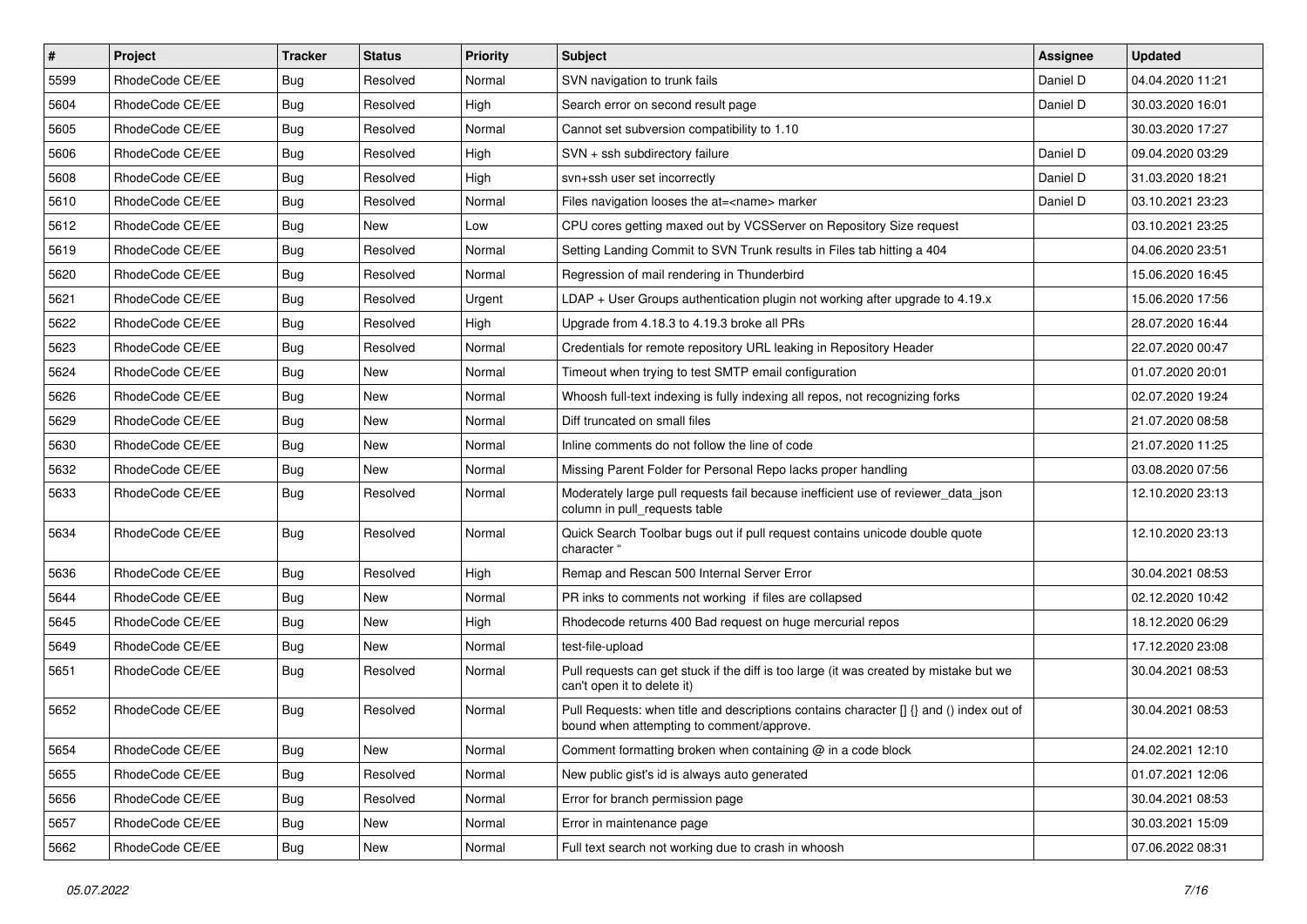| $\vert$ # | Project              | <b>Tracker</b> | <b>Status</b> | <b>Priority</b> | <b>Subject</b>                                                                                              | <b>Assignee</b>     | <b>Updated</b>   |
|-----------|----------------------|----------------|---------------|-----------------|-------------------------------------------------------------------------------------------------------------|---------------------|------------------|
| 5664      | RhodeCode CE/EE      | <b>Bug</b>     | New           | Normal          | Regression: When assigning permissions, cannot see own group in auto-complete<br>without special conditions |                     | 29.07.2021 10:49 |
| 5669      | RhodeCode CE/EE      | <b>Bug</b>     | Resolved      | Normal          | Mercurial commit messages doesn't show cyrillic symbols                                                     |                     | 01.10.2021 10:39 |
| 5670      | RhodeCode CE/EE      | <b>Bug</b>     | New           | Normal          | Repo-level administrators can usurp owner of repoistory                                                     |                     | 01.12.2021 16:18 |
| 5672      | RhodeCode CE/EE      | <b>Bug</b>     | New           | Normal          | Unable to browse git repository folders with # in names                                                     |                     | 16.12.2021 18:13 |
| 5679      | RhodeCode CE/EE      | <b>Bug</b>     | New           | Normal          | Data directory continues to grow until it fills disk partition                                              |                     | 25.04.2022 11:42 |
| 5680      | RhodeCode CE/EE      | <b>Bug</b>     | New           | High            | Inconsistent timezone display                                                                               |                     | 20.04.2022 14:15 |
| 5682      | RhodeCode CE/EE      | Bug            | New           | Normal          | Login Page stuck until page is refreshed                                                                    |                     | 30.06.2022 20:31 |
| 5501      | RhodeCode Control    | <b>Bug</b>     | New           | Normal          | rccontrol throwing rccontrol.lib.exceptions.SupervisorFailedToStart                                         |                     | 19.05.2022 19:32 |
| 5535      | RhodeCode Control    | <b>Bug</b>     | New           | Normal          | improper rollback on upgrade failure                                                                        |                     | 09.02.2019 21:12 |
| 5450      | RhodeCode Tools      | Bug            | New           | Normal          | rhodecode-api get_license_info no longer works                                                              |                     | 17.07.2018 15:01 |
| 5531      | RhodeCode Tools      | <b>Bug</b>     | New           | Normal          | rhodecode-index: default cli opts overwrite given mapping file                                              |                     | 17.07.2020 17:36 |
| 317       | Documentation        | Feature        | New           | High            | Styling                                                                                                     | <b>Brian Butler</b> | 07.07.2016 10:10 |
| 659       | Documentation        | Feature        | New           | Normal          | Peer to Peer Failover                                                                                       | <b>Brian Butler</b> | 01.07.2016 14:15 |
| 687       | Documentation        | Feature        | New           | Normal          | [Integraton] - Elastic search integration                                                                   | <b>Brian Butler</b> | 01.07.2016 14:15 |
| 4017      | RhodeCode Appenlight | Feature        | New           | Low             | application logos need help                                                                                 |                     | 14.06.2016 11:52 |
| 4056      | RhodeCode Appenlight | Feature        | New           | Normal          | Optionally allow to filter graphs per machine in dashboard                                                  |                     | 30.06.2016 15:12 |
| 4057      | RhodeCode Appenlight | Feature        | New           | Normal          | Negation option for search filter                                                                           |                     | 30.06.2016 15:12 |
| 4059      | RhodeCode Appenlight | Feature        | New           | Normal          | Server Monitoring                                                                                           |                     | 30.06.2016 15:15 |
| 4060      | RhodeCode Appenlight | Feature        | New           | Normal          | Replayable requests                                                                                         |                     | 30.06.2016 15:15 |
| 4061      | RhodeCode Appenlight | Feature        | New           | Normal          | Timezone for applications                                                                                   |                     | 30.06.2016 15:16 |
| 4062      | RhodeCode Appenlight | Feature        | New           | Normal          | A way to see browser breakdown for an error                                                                 |                     | 30.06.2016 15:16 |
| 4063      | RhodeCode Appenlight | Feature        | New           | Normal          | add option to specify custom value in dashboard select                                                      |                     | 30.06.2016 15:17 |
| 4064      | RhodeCode Appenlight | Feature        | New           | Normal          | Create a multiple action feature for Reports and Logs lists                                                 |                     | 30.06.2016 15:18 |
| 4071      | RhodeCode Appenlight | Feature        | New           | Normal          | Allow for easy out-out of assigned permissions                                                              |                     | 05.07.2016 10:14 |
| 4220      | RhodeCode Appenlight | Feature        | New           | Low             | Search params allow sorting of result.                                                                      |                     | 06.09.2016 16:33 |
| 148       | RhodeCode CE/EE      | Feature        | New           | Normal          | [comments] Add per file and multiline comments in a changeset                                               |                     | 25.05.2016 10:20 |
| 1055      | RhodeCode CE/EE      | Feature        | Resolved      | Normal          | [pr, vcs] Expose the shadow repository of a pull request                                                    | Martin<br>Bornhold  | 26.10.2016 10:33 |
| 1131      | RhodeCode CE/EE      | Feature        | Resolved      | Normal          | Implement default reviewers for code review                                                                 | Daniel D            | 21.09.2016 18:28 |
| 1457      | RhodeCode CE/EE      | Feature        | New           | Normal          | add allow permissions inheritance on repo groups                                                            |                     | 22.09.2017 10:27 |
| 2539      | RhodeCode CE/EE      | Feature        | Feedback      | Normal          | Recursive deletion of resources                                                                             |                     | 20.04.2016 08:52 |
| 2817      | RhodeCode CE/EE      | Feature        | Resolved      | Normal          | Make largefiles downloadable from the interface                                                             |                     | 27.03.2017 14:04 |
| 2882      | RhodeCode CE/EE      | Feature        | New           | Normal          | Bulk comment submit                                                                                         |                     | 17.03.2016 17:50 |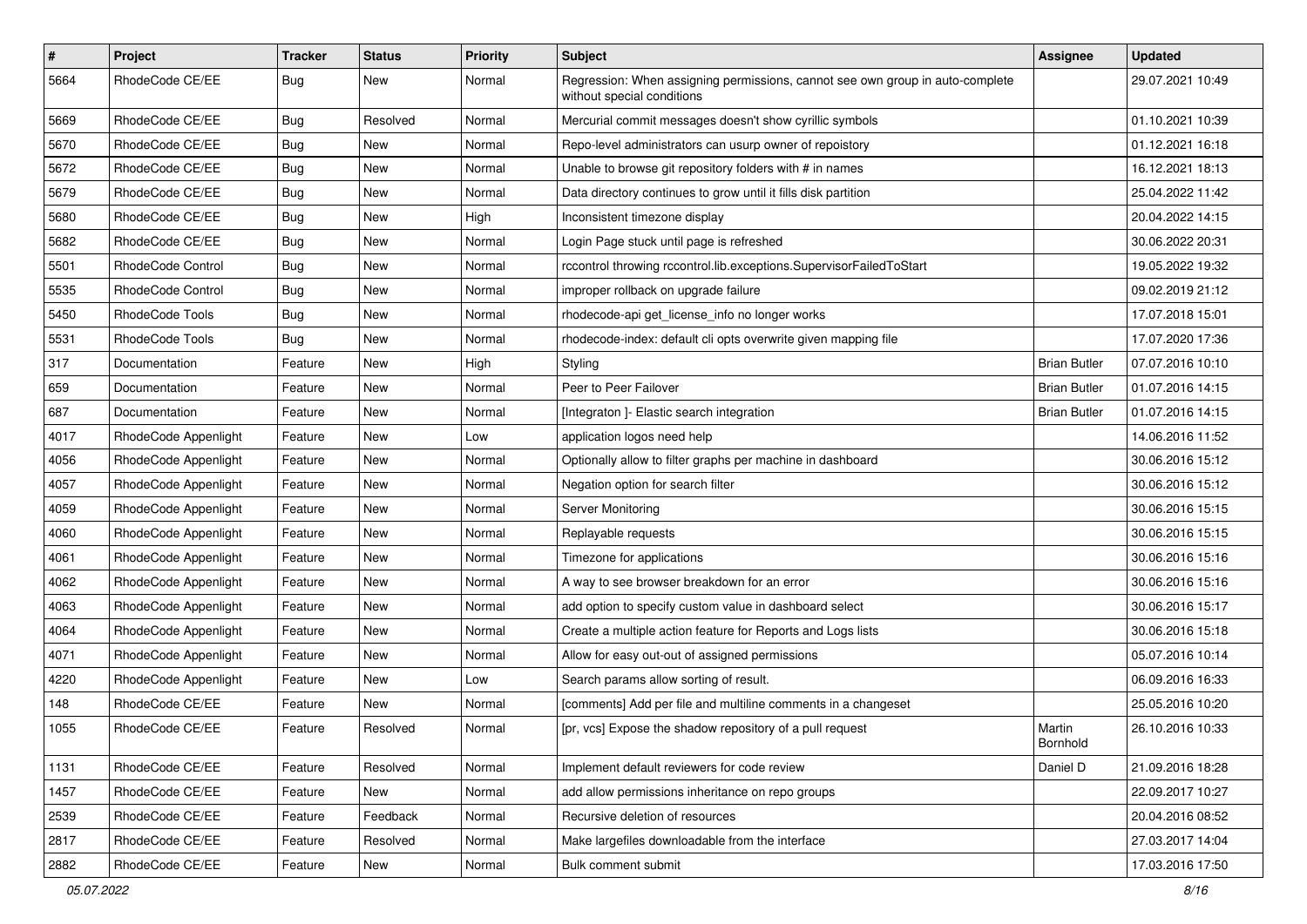| $\pmb{\#}$ | <b>Project</b>  | <b>Tracker</b> | <b>Status</b> | <b>Priority</b> | <b>Subject</b>                                                            | Assignee                            | <b>Updated</b>   |
|------------|-----------------|----------------|---------------|-----------------|---------------------------------------------------------------------------|-------------------------------------|------------------|
| 3373       | RhodeCode CE/EE | Feature        | <b>New</b>    | Normal          | Allow to create Bookmarks and Branches from UI                            |                                     | 05.04.2016 09:21 |
| 3440       | RhodeCode CE/EE | Feature        | New           | Normal          | [design, ux] mock-up user interface for adding a branch/bookmark          |                                     | 05.04.2016 09:21 |
| 3455       | RhodeCode CE/EE | Feature        | <b>New</b>    | Normal          | [ux] commit message search should render entire commit message            |                                     | 07.04.2016 17:50 |
| 3460       | RhodeCode CE/EE | Feature        | New           | Normal          | [ux, frontend] hide "show more" button when there is nothing more to show |                                     | 11.04.2016 13:37 |
| 3472       | RhodeCode CE/EE | Feature        | <b>New</b>    | Normal          | Expose unified hooks that can be used in SSH backend                      |                                     | 14.04.2016 17:54 |
| 3486       | RhodeCode CE/EE | Feature        | <b>New</b>    | Normal          | expose origin of permission in perm dict for users                        |                                     | 06.06.2016 10:54 |
| 3977       | RhodeCode CE/EE | Feature        | <b>New</b>    | Normal          | Wiki                                                                      |                                     | 05.06.2016 21:11 |
| 3978       | RhodeCode CE/EE | Feature        | New           | Normal          | Add bug tracker                                                           |                                     | 05.06.2016 21:20 |
| 3979       | RhodeCode CE/EE | Feature        | <b>New</b>    | Normal          | Add kanban board                                                          |                                     | 05.06.2016 21:20 |
| 3980       | RhodeCode CE/EE | Feature        | <b>New</b>    | Normal          | Add CI engine                                                             |                                     | 05.06.2016 21:32 |
| 3981       | RhodeCode CE/EE | Feature        | Resolved      | Normal          | Add cloud hosting like Gitlab, GitHub                                     |                                     | 02.03.2020 09:14 |
| 3999       | RhodeCode CE/EE | Feature        | Resolved      | Normal          | Add `send account information` to user creation page                      |                                     | 28.06.2016 15:22 |
| 4000       | RhodeCode CE/EE | Feature        | <b>New</b>    | Normal          | Make compare more functional                                              | Marcin<br>Kuzminski<br>[CTO]        | 18.11.2017 19:11 |
| 4044       | RhodeCode CE/EE | Feature        | Resolved      | Normal          | <b>Branch permissions</b>                                                 |                                     | 30.08.2018 09:48 |
| 4074       | RhodeCode CE/EE | Feature        | <b>New</b>    | Normal          | Edit review comment                                                       | Bartłomiej<br>Wołyńczyk             | 17.04.2018 21:51 |
| 4144       | RhodeCode CE/EE | Feature        | New           | Normal          | [ux] improve enable/disable of notifications                              |                                     | 02.08.2016 17:19 |
| 4157       | RhodeCode CE/EE | Feature        | <b>New</b>    | Normal          | [integrations] Integrate with industry standard SW development tools      | Daniel D                            | 08.08.2016 12:55 |
| 4175       | RhodeCode CE/EE | Feature        | Resolved      | Normal          | [ce, ee] repo group integrations                                          | Daniel D                            | 16.08.2016 20:00 |
| 4182       | RhodeCode CE/EE | Feature        | <b>New</b>    | Normal          | add direct link from notification to corresponding PR                     |                                     | 19.08.2016 12:35 |
| 4183       | RhodeCode CE/EE | Feature        | Resolved      | Normal          | Different roles for PR reviewers                                          | Daniel D                            | 12.10.2020 23:13 |
| 4191       | RhodeCode CE/EE | Feature        | <b>New</b>    | Normal          | Add custom Image logo option to header                                    |                                     | 22.08.2016 14:49 |
| 4192       | RhodeCode CE/EE | Feature        | Resolved      | Normal          | [ce, ee] slack/hipchat integrations group commits by branch pushed        |                                     | 09.09.2016 19:01 |
| 4193       | RhodeCode CE/EE | Feature        | In Progress   | Normal          | Improve Filter Functionality in the Change Log                            | Marcin<br>Kuzminski<br><b>[CTO]</b> | 22.09.2017 10:25 |
| 4207       | RhodeCode CE/EE | Feature        | Resolved      | Normal          | Support for obsolescence markers in changelog UI                          |                                     | 19.05.2017 16:14 |
| 4211       | RhodeCode CE/EE | Feature        | Resolved      | Normal          | [ce, ee] increase webhook flexibility                                     | Marcin<br>Kuzminski<br>[CTO]        | 20.06.2022 10:55 |
| 4213       | RhodeCode CE/EE | Feature        | <b>New</b>    | High            | Embed PostgreSQL database                                                 | Marcin<br>Kuzminski<br>[CTO]        | 03.09.2016 23:45 |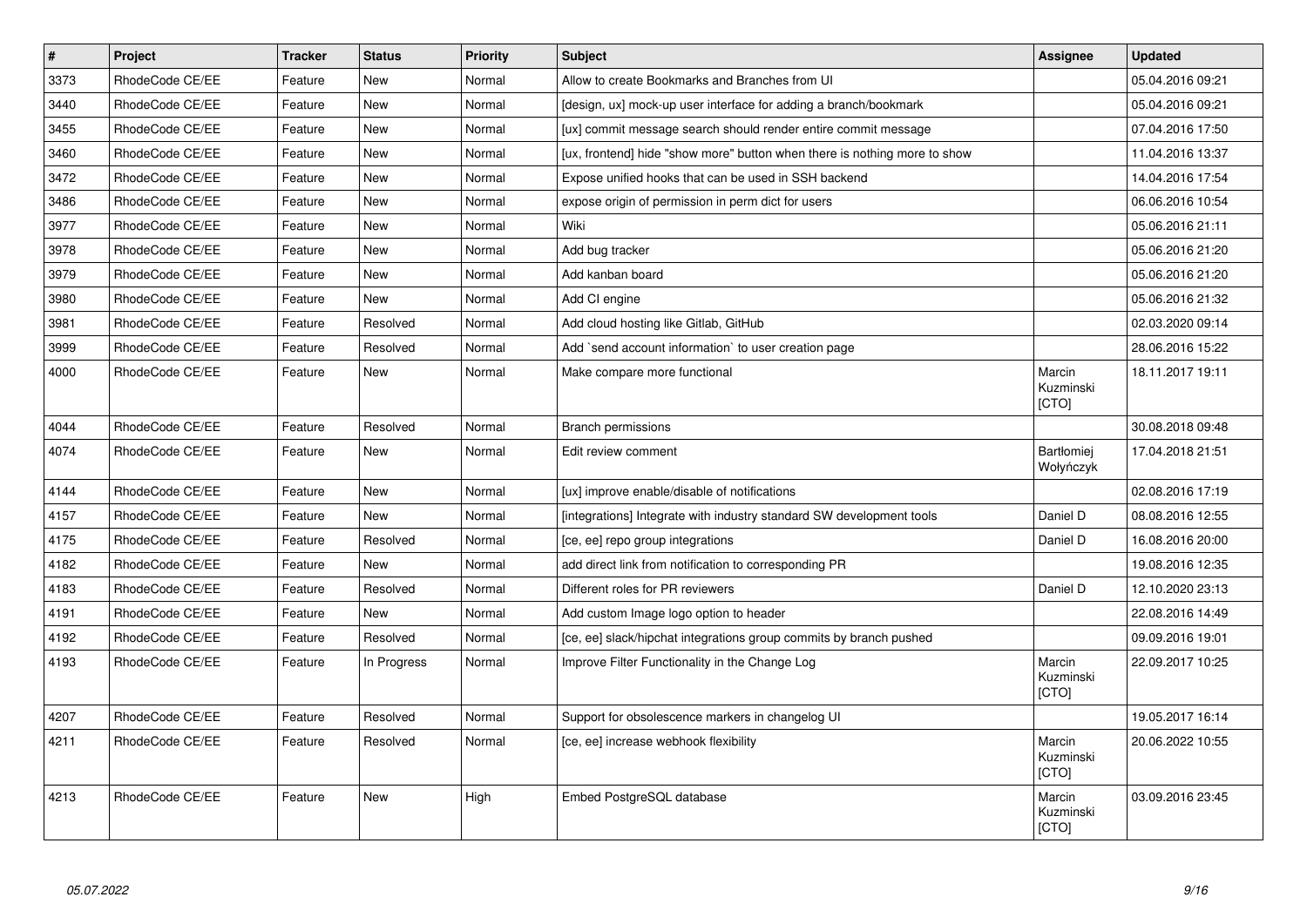| $\pmb{\#}$ | Project         | <b>Tracker</b> | <b>Status</b> | <b>Priority</b> | <b>Subject</b>                                                                           | <b>Assignee</b>              | <b>Updated</b>                    |
|------------|-----------------|----------------|---------------|-----------------|------------------------------------------------------------------------------------------|------------------------------|-----------------------------------|
| 4219       | RhodeCode CE/EE | Feature        | Resolved      | Normal          | [ce, ee] Add mandatory reviewers for pull requests                                       | Marcin<br>Kuzminski<br>[CTO] | 20.06.2017 15:23                  |
| 4222       | RhodeCode CE/EE | Feature        | New           | Normal          | Configurable detection of READMEs                                                        |                              | 09.09.2016 10:05                  |
| 4225       | RhodeCode CE/EE | Feature        | Resolved      | Normal          | [ce, ee] repo group integrations cascade to child repo groups                            | Daniel D                     | 14.09.2016 11:12                  |
| 4226       | RhodeCode CE/EE | Feature        | New           | Normal          | [settings, system info] add VCS and Channelstream status to System Info                  |                              | 14.09.2016 16:45                  |
| 4232       | RhodeCode CE/EE | Feature        | <b>New</b>    | Normal          | [ce, ee, pr, compare] redo diffs, support side by side diffs, html diffs                 | Daniel D                     | 25.10.2016 15:40                  |
| 4267       | RhodeCode CE/EE | Feature        | Resolved      | Normal          | [ce, ee] jira tracker integration wildcard project key support                           | Daniel D                     | 10.10.2016 20:13                  |
| 4272       | RhodeCode CE/EE | Feature        | New           | Normal          | Better SPAM protection                                                                   |                              | 12.10.2016 11:14                  |
| 4301       | RhodeCode CE/EE | Feature        | New           | Normal          | [API] toggle force_password_reset in api for Idap users                                  |                              | 28.10.2016 15:43                  |
| 5187       | RhodeCode CE/EE | Feature        | Resolved      | Normal          | changelog dynamic loading of commits                                                     |                              | 12.06.2018 12:31                  |
| 5256       | RhodeCode CE/EE | Feature        | New           | Normal          | Last repository access time.                                                             |                              | 23.03.2017 16:34                  |
| 5271       | RhodeCode CE/EE | Feature        | <b>New</b>    | Normal          | Private comments                                                                         |                              | 07.04.2017 12:01                  |
| 5272       | RhodeCode CE/EE | Feature        | Resolved      | Normal          | Pull Request checklist                                                                   |                              | 21.01.2020 02:09                  |
| 5273       | RhodeCode CE/EE | Feature        | <b>New</b>    | Normal          | Comment status                                                                           |                              | 07.04.2017 13:10                  |
| 5278       | RhodeCode CE/EE | Feature        | New           | Normal          | Require support for git repositories of the form git://                                  |                              | 13.04.2017 15:20                  |
| 5289       | RhodeCode CE/EE | Feature        | New           | High            | Ability to Upload/Replace a file using the UI                                            |                              | 22.09.2017 10:29                  |
| 5316       | RhodeCode CE/EE | Feature        | In Progress   | Normal          | UI should provide checkout URL for a SVN path                                            |                              | 06.11.2017 21:59                  |
| 5321       | RhodeCode CE/EE | Feature        | Resolved      | Normal          | Audit logs                                                                               |                              | 21.06.2017 12:49                  |
| 5368       | RhodeCode CE/EE | Feature        | Resolved      | Normal          | Mercurial: Close branch before merging it                                                |                              | Mathieu Cantin   21.01.2020 02:11 |
| 5382       | RhodeCode CE/EE | Feature        | New           | Normal          | Support for repository aliases                                                           | Marcin<br>Kuzminski<br>[CTO] | 04.09.2017 15:17                  |
| 5396       | RhodeCode CE/EE | Feature        | Resolved      | Normal          | Merge state with shadow repo should be created during pull request                       |                              | 12.10.2017 21:57                  |
| 5441       | RhodeCode CE/EE | Feature        | New           | Low             | Some files not parsed as XML files                                                       | Marcin<br>Kuzminski<br>[CTO] | 12.06.2018 12:23                  |
| 5442       | RhodeCode CE/EE | Feature        | Resolved      | Low             | Preview of Jupyter notebooks                                                             | Marcin<br>Kuzminski<br>[CTO] | 16.01.2019 16:33                  |
| 5469       | RhodeCode CE/EE | Feature        | Resolved      | Normal          | elastisearch > 2.x not supported?                                                        |                              | 21.01.2020 02:19                  |
| 5504       | RhodeCode CE/EE | Feature        | New           | Normal          | Buttons to copy commit hash and to expand the commit message in the repo<br>summary view |                              | 26.10.2018 00:59                  |
| 5511       | RhodeCode CE/EE | Feature        | New           | Normal          | New feature to synchronize the fork with the remote repo from the summary page           |                              | 13.11.2018 01:23                  |
| 5520       | RhodeCode CE/EE | Feature        | Resolved      | Normal          | Show the head commits shas when the merge is prevented due to multiple heads             |                              | 28.02.2019 13:52                  |
| 5536       | RhodeCode CE/EE | Feature        | Resolved      | Low             | Ability to disable server-side SSH key generation                                        |                              | 28.02.2019 13:52                  |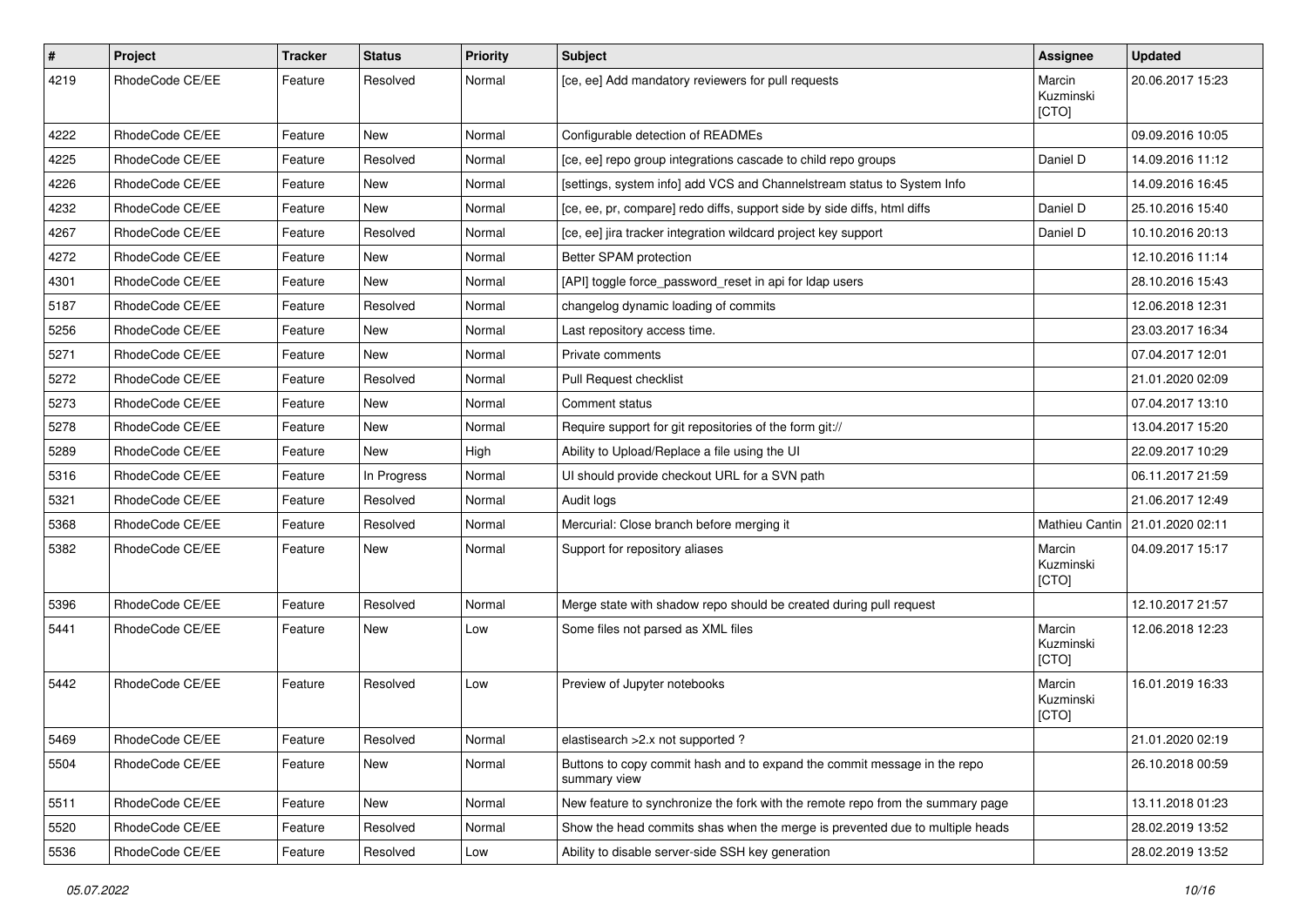| $\vert$ # | Project           | Tracker | <b>Status</b> | <b>Priority</b> | Subject                                                                                         | Assignee                     | Updated          |
|-----------|-------------------|---------|---------------|-----------------|-------------------------------------------------------------------------------------------------|------------------------------|------------------|
| 5543      | RhodeCode CE/EE   | Feature | New           | Normal          | Repo API should have equivalent get_repo_audit_logs() to User API call<br>get_user_audit_logs() |                              | 26.02.2019 12:22 |
| 5548      | RhodeCode CE/EE   | Feature | New           | Normal          | Initial Search API                                                                              | Peter Colledge               | 07.07.2019 22:21 |
| 5552      | RhodeCode CE/EE   | Feature | New           | High            | PR dependency across repos                                                                      |                              | 22.06.2019 01:15 |
| 5574      | RhodeCode CE/EE   | Feature | Resolved      | Normal          | hg: Information for external hooks                                                              |                              | 30.07.2020 15:40 |
| 5581      | RhodeCode CE/EE   | Feature | Resolved      | Normal          | expose `send_email` option in the HTTP API, for `comment_commit` and<br>`comment_pull_request`  | Daniel D                     | 29.01.2020 11:46 |
| 5583      | RhodeCode CE/EE   | Feature | Resolved      | Normal          | rcextensions hook for pull request comment                                                      |                              | 23.04.2020 13:42 |
| 5584      | RhodeCode CE/EE   | Feature | New           | Normal          | "update pull request link" message on vcs client                                                |                              | 23.01.2020 10:32 |
| 5585      | RhodeCode CE/EE   | Feature | Resolved      | Normal          | Minimize downtime on rccontrol upgrade                                                          |                              | 27.03.2020 09:45 |
| 5586      | RhodeCode CE/EE   | Feature | New           | Normal          | @mention should be a link                                                                       |                              | 29.01.2020 11:46 |
| 5595      | RhodeCode CE/EE   | Feature | New           | Normal          | Group code review mail notification                                                             |                              | 03.03.2020 10:17 |
| 5600      | RhodeCode CE/EE   | Feature | <b>New</b>    | Normal          | Change default repository landing page                                                          |                              | 27.01.2021 01:04 |
| 5601      | RhodeCode CE/EE   | Feature | Resolved      | Normal          | Default navigation should be by branch name not commit id                                       |                              | 04.06.2020 23:51 |
| 5602      | RhodeCode CE/EE   | Feature | Resolved      | Normal          | Copy full path only copies partial                                                              | Daniel D                     | 30.03.2020 16:04 |
| 5603      | RhodeCode CE/EE   | Feature | Resolved      | Normal          | Code search - highlight matching search terms                                                   |                              | 30.03.2020 11:16 |
| 5611      | RhodeCode CE/EE   | Feature | Resolved      | Normal          | Add information "is the pull request up to date?" in the PR page                                |                              | 03.10.2021 23:24 |
| 5613      | RhodeCode CE/EE   | Feature | <b>New</b>    | Low             | Feature Request: Issue tracker link in new tab/window                                           |                              | 03.10.2021 23:25 |
| 5614      | RhodeCode CE/EE   | Feature | Resolved      | Normal          | Show context function name in hg diffs                                                          |                              | 23.04.2020 13:43 |
| 5615      | RhodeCode CE/EE   | Feature | Resolved      | Normal          | Misleading message in PR diff view "File was deleted in this version"                           | Daniel D                     | 23.04.2020 17:40 |
| 5617      | RhodeCode CE/EE   | Feature | New           | Normal          | Allow PRs to non-head bookmarks                                                                 |                              | 20.05.2020 12:25 |
| 5631      | RhodeCode CE/EE   | Feature | New           | Normal          | Change target of PR                                                                             |                              | 31.07.2020 17:05 |
| 5635      | RhodeCode CE/EE   | Feature | Resolved      | Normal          | Remember column sorted by of the "Pull Requests You Participate In" table                       |                              | 30.11.2020 22:30 |
| 5637      | RhodeCode CE/EE   | Feature | New           | Normal          | Clone URL templates - add per repository/namespace                                              |                              | 29.10.2020 09:38 |
| 5638      | RhodeCode CE/EE   | Feature | New           | Normal          | Add "Copy full url path" button                                                                 |                              | 05.02.2021 20:23 |
| 5641      | RhodeCode CE/EE   | Feature | <b>New</b>    | Normal          | "Add draft" / (x) button usability                                                              |                              | 30.11.2020 20:53 |
| 5642      | RhodeCode CE/EE   | Feature | Resolved      | Normal          | pull request version column in commit list                                                      |                              | 30.04.2021 08:53 |
| 5643      | RhodeCode CE/EE   | Feature | Resolved      | Low             | jump to bottom of review                                                                        |                              | 30.04.2021 08:53 |
| 5653      | RhodeCode CE/EE   | Feature | New           | Normal          | Extend SSH clone to support cloning by repo id.                                                 | Marcin<br>Kuzminski<br>[CTO] | 17.02.2021 12:58 |
| 5533      | RhodeCode Control | Feature | In Progress   | Normal          | Support busybox tar                                                                             |                              | 09.02.2019 22:09 |
| 5534      | RhodeCode Control | Feature | New           | Normal          | extract/preload subcommand                                                                      |                              | 14.02.2019 14:45 |
| 5582      | RhodeCode Control | Feature | New           | Normal          | Add the version number of a PR in the HTTP API                                                  |                              | 15.01.2020 10:45 |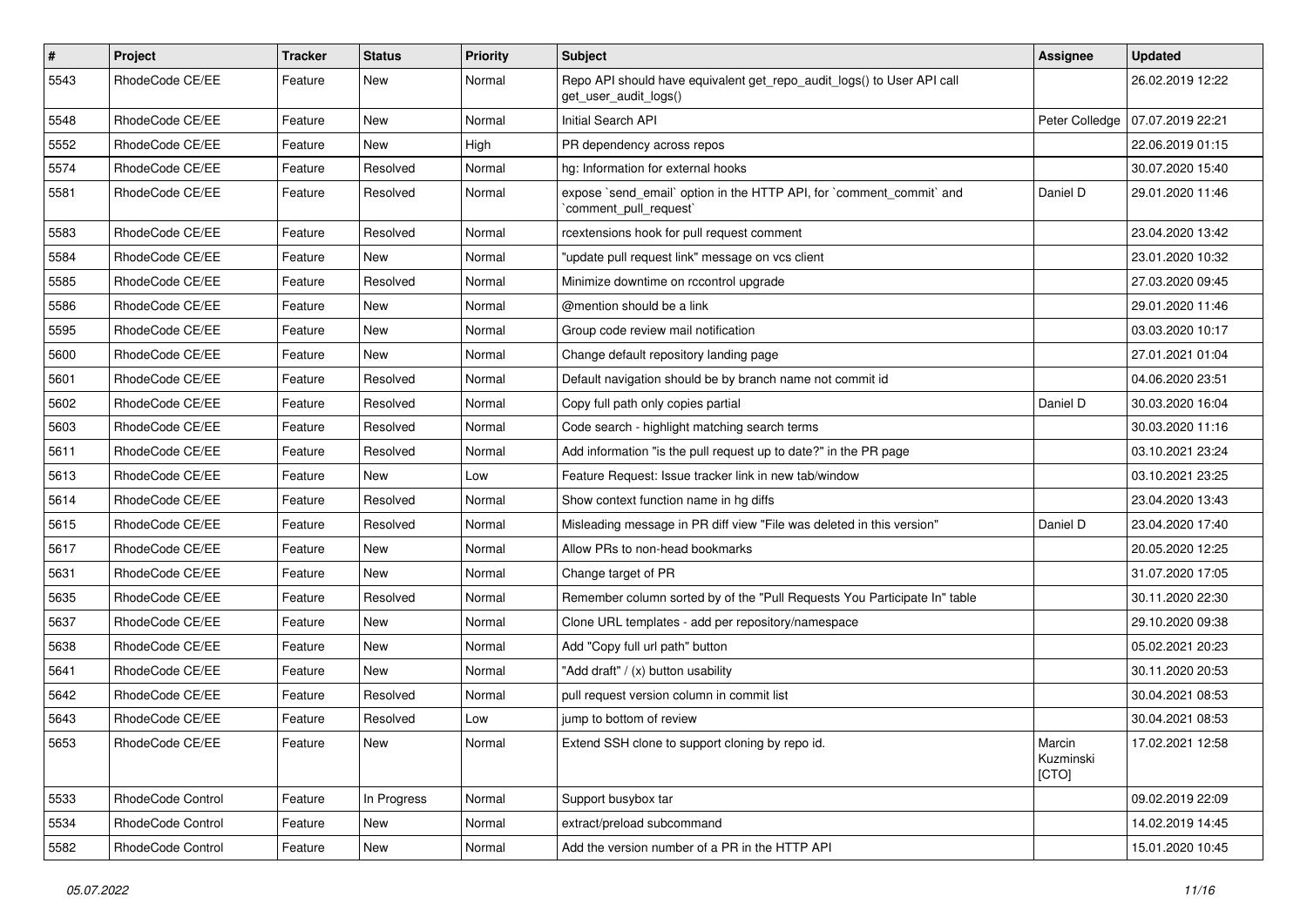| $\vert$ # | Project         | <b>Tracker</b> | <b>Status</b> | <b>Priority</b> | <b>Subject</b>                                                                                             | <b>Assignee</b>     | <b>Updated</b>   |
|-----------|-----------------|----------------|---------------|-----------------|------------------------------------------------------------------------------------------------------------|---------------------|------------------|
| 5237      | Documentation   | Support        | New           | Normal          | documentation for DR                                                                                       |                     | 06.03.2017 23:34 |
| 5423      | Documentation   | Support        | Resolved      | Normal          | API-Documentation for Method "create_repo_group" faulty                                                    |                     | 22.01.2018 16:23 |
| 5529      | Documentation   | Support        | New           | Normal          | Documentation does not detail watched repositories                                                         |                     | 07.02.2019 00:16 |
| 5591      | Documentation   | Support        | New           | Normal          | documentation typo                                                                                         |                     | 04.02.2020 19:43 |
| 3332      | RhodeCode CE/EE | Support        | New           | Normal          | LDAP settings page: Add button "test connection"                                                           |                     | 17.03.2016 10:23 |
| 3364      | RhodeCode CE/EE | Support        | New           | High            | Allow Specifying the Commit Message for Pull Request Merges                                                |                     | 17.04.2018 21:51 |
| 3967      | RhodeCode CE/EE | Support        | In Progress   | Normal          | Server 500 error                                                                                           |                     | 11.08.2016 13:39 |
| 4081      | RhodeCode CE/EE | Support        | Resolved      | Normal          | Receiving server 500 error when trying to clone repo from windows client using<br>eclipse                  |                     | 12.07.2016 14:30 |
| 4227      | RhodeCode CE/EE | Support        | Resolved      | Normal          | VBScript files detected as text/plain - no syntax highlighting                                             |                     | 14.09.2016 22:38 |
| 4243      | RhodeCode CE/EE | Support        | Resolved      | High            | Gist visibility update?                                                                                    | Martin<br>Bornhold  | 27.09.2016 06:40 |
| 4244      | RhodeCode CE/EE | Support        | Resolved      | Normal          | mod_dav_svn template error when using auth_realm with spaces in it                                         | Martin<br>Bornhold  | 28.09.2016 12:07 |
| 4252      | RhodeCode CE/EE | Support        | New           | Normal          | Backup & Recovery                                                                                          |                     | 07.10.2016 19:47 |
| 4269      | RhodeCode CE/EE | Support        | Resolved      | Normal          | Allow flash messages to be permanently surpressed                                                          | <b>Marcin Lulek</b> | 14.10.2016 12:46 |
| 4303      | RhodeCode CE/EE | Support        | New           | Normal          | rhodecode instance                                                                                         |                     | 08.11.2016 16:32 |
| 4677      | RhodeCode CE/EE | Support        | Resolved      | High            | API get_repo_refs not working?                                                                             |                     | 19.12.2016 11:46 |
| 5255      | RhodeCode CE/EE | Support        | New           | Normal          | I can't access issues created by me from mail                                                              |                     | 04.04.2017 11:28 |
| 5269      | RhodeCode CE/EE | Support        | <b>New</b>    | Normal          | Upgrade from RC EE 3.7.1 to RC EE 4.x                                                                      |                     | 29.06.2017 19:36 |
| 5375      | RhodeCode CE/EE | Support        | Resolved      | Normal          | How do I configure "Go to" to just search repository names?                                                |                     | 16.08.2017 18:00 |
| 5394      | RhodeCode CE/EE | Support        | New           | Normal          | SVN to Git / Mercurial Migration                                                                           |                     | 03.10.2017 09:29 |
| 5395      | RhodeCode CE/EE | Support        | Resolved      | Normal          | Svn protocols and performance                                                                              |                     | 04.04.2019 18:08 |
| 5468      | RhodeCode CE/EE | Support        | New           | Normal          | Check logic for updating last commit for repository groups                                                 |                     | 30.08.2018 09:47 |
| 5484      | RhodeCode CE/EE | Support        | New           | Normal          | Setting up ssh, remote hg not found                                                                        |                     | 06.07.2018 23:41 |
| 5491      | RhodeCode CE/EE | Support        | New           | Urgent          | Upgrade RhodeCode Community + VCSSERVER from 4.10.4 to 4.12.4, pull request<br>stop working with reviewers |                     | 30.08.2018 09:47 |
| 5495      | RhodeCode CE/EE | Support        | New           | Normal          | Idap to crowd users groups sync source                                                                     |                     | 10.09.2018 22:09 |
| 5496      | RhodeCode CE/EE | Support        | New           | Normal          | database migration 4.11.6 mysql to 4.12.4 postgres                                                         |                     | 27.08.2018 21:17 |
| 5497      | RhodeCode CE/EE | Support        | New           | Normal          | hg push hangs                                                                                              |                     | 30.08.2018 22:15 |
| 5499      | RhodeCode CE/EE | Support        | New           | Normal          | ERROR [celery.worker.consumer.consumer] consumer: Cannot connect                                           |                     | 11.09.2018 08:39 |
| 5503      | RhodeCode CE/EE | Support        | New           | Normal          | failed to upgrade to 4.13.3                                                                                |                     | 06.11.2018 18:28 |
| 5516      | RhodeCode CE/EE | Support        | Resolved      | High            | Cannot log into RhodeCode                                                                                  | Thierry<br>Wynsdau  | 28.05.2020 20:28 |
| 5527      | RhodeCode CE/EE | Support        | New           | Normal          | API: expose human readable failure reason                                                                  |                     | 30.01.2019 17:43 |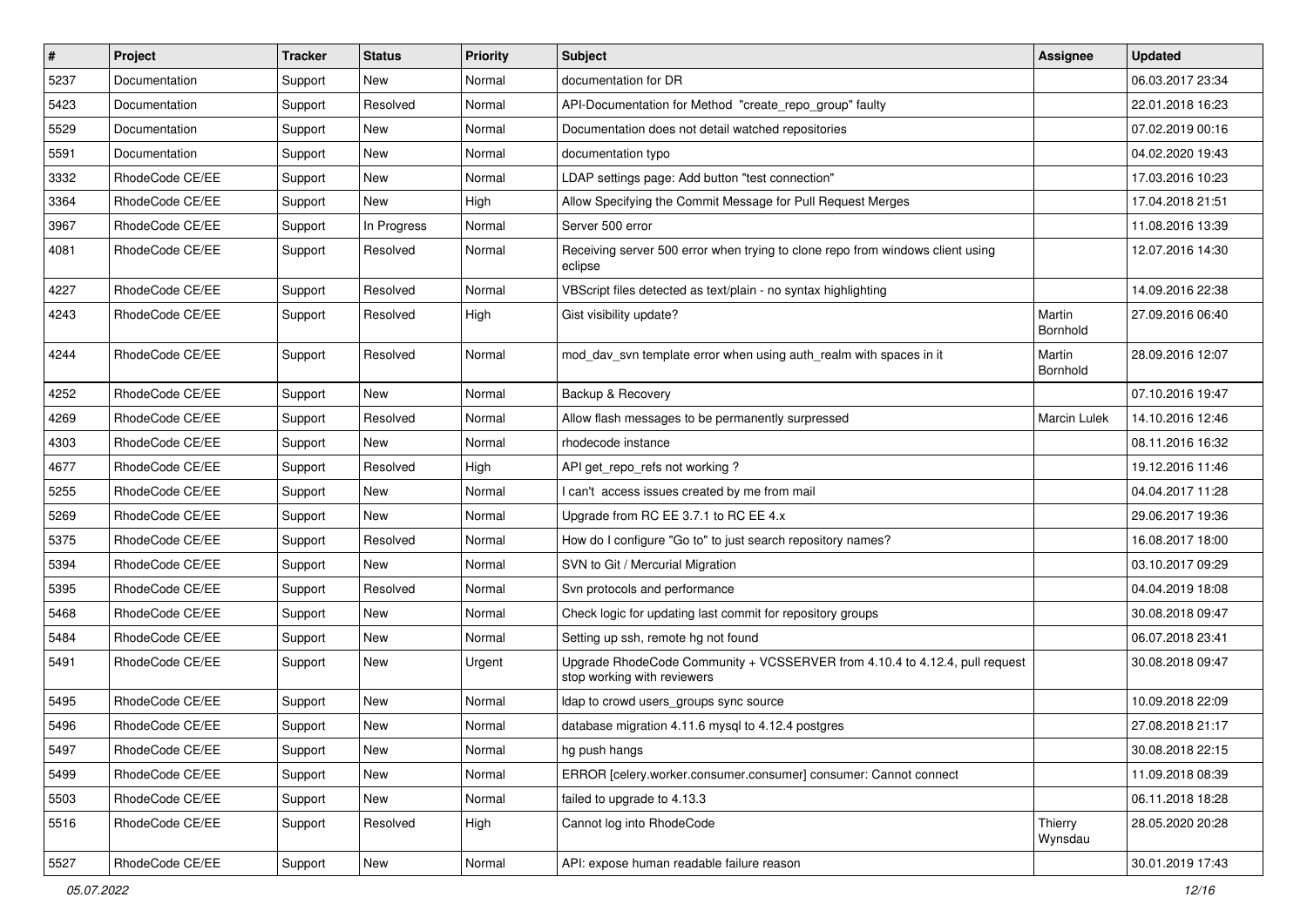| $\sharp$ | Project              | <b>Tracker</b> | <b>Status</b> | Priority | <b>Subject</b>                                                                                                                    | <b>Assignee</b>              | <b>Updated</b>   |
|----------|----------------------|----------------|---------------|----------|-----------------------------------------------------------------------------------------------------------------------------------|------------------------------|------------------|
| 5541     | RhodeCode CE/EE      | Support        | New           | Normal   | <b>SVN Settings: Repository Patterns</b>                                                                                          |                              | 16.12.2019 15:35 |
| 5544     | RhodeCode CE/EE      | Support        | Resolved      | Normal   | Use of authentication token with LDAP account results in account lockout when max<br>bad password attempts are configured in LDAP |                              | 27.02.2019 10:09 |
| 5546     | RhodeCode CE/EE      | Support        | Resolved      | Normal   | experiments with mercurial 4.9                                                                                                    |                              | 26.03.2019 09:23 |
| 5554     | RhodeCode CE/EE      | Support        | Resolved      | Normal   | How to increase number of commits shown in pagination on dashboard and<br>changelog                                               |                              | 21.01.2020 02:08 |
| 5593     | RhodeCode CE/EE      | Support        | New           | Normal   | <b>SSH</b> connections                                                                                                            |                              | 17.02.2020 16:18 |
| 5609     | RhodeCode CE/EE      | Support        | Resolved      | Normal   | Change git diff algorithm                                                                                                         |                              | 31.03.2020 22:08 |
| 5618     | RhodeCode CE/EE      | Support        | New           | Normal   | Getting HTTP 502 Bad Gateway when trying to push (or clone) on a slow network                                                     |                              | 27.05.2020 21:56 |
| 5639     | RhodeCode CE/EE      | Support        | New           | High     | 500 Internal Server Error   The server has either erred  after importing Database<br>from backup                                  |                              | 22.11.2020 09:15 |
| 5677     | RhodeCode CE/EE      | Support        | New           | Normal   | PR cross merge                                                                                                                    |                              | 28.01.2022 16:59 |
| 682      | Documentation        | Task           | <b>New</b>    | Normal   | Error Msg guide                                                                                                                   | <b>Brian Butler</b>          | 01.07.2016 14:15 |
| 737      | Documentation        | Task           | New           | Normal   | What is an extra field and how do you add it?                                                                                     |                              | 01.07.2016 14:15 |
| 3092     | Documentation        | Task           | New           | Normal   | [RCE, ini] - doc available settings + check tender with Gemalto hacks                                                             | <b>Brian Butler</b>          | 01.07.2016 14:15 |
| 3093     | Documentation        | Task           | New           | Normal   | [API] - update hg/git update pr API. Auto updates PR on push                                                                      | <b>Brian Butler</b>          | 01.07.2016 14:15 |
| 5408     | Documentation        | Task           | Resolved      | Low      | Upate nginx documentation for non standard SSL port                                                                               |                              | 12.07.2018 23:21 |
| 4052     | RhodeCode Appenlight | Task           | New           | Normal   | release fixes                                                                                                                     | <b>Marcin Lulek</b>          | 29.06.2016 12:14 |
| 2744     | RhodeCode CE/EE      | Task           | Resolved      | Normal   | Deprecating Internet Explorer                                                                                                     |                              | 06.07.2016 12:04 |
| 2844     | RhodeCode CE/EE      | Task           | New           | Normal   | Update Bcrypt to a maintained version                                                                                             |                              | 17.02.2018 20:37 |
| 2944     | RhodeCode CE/EE      | Task           | New           | Normal   | Bump gunicorn to 19.4 version                                                                                                     |                              | 17.03.2016 12:58 |
| 3239     | RhodeCode CE/EE      | Task           | Resolved      | Normal   | Catch all route for repo page or repo group page is always executing checks for<br>every page                                     |                              | 21.04.2016 11:30 |
| 3260     | RhodeCode CE/EE      | Task           | New           | Normal   | api: expose get repo node method                                                                                                  |                              | 17.03.2016 12:56 |
| 3261     | RhodeCode CE/EE      | Task           | New           | Normal   | mousetrap.js bump to latest 1.5.X version                                                                                         |                              | 17.03.2016 12:52 |
| 3362     | RhodeCode CE/EE      | Task           | New           | Normal   | auth-plugins, indicate visually that plugin is turned on but NOT enabled                                                          |                              | 22.03.2016 19:03 |
| 3376     | RhodeCode CE/EE      | Task           | New           | Normal   | Repo action plugins                                                                                                               |                              | 24.03.2016 15:21 |
| 3377     | RhodeCode CE/EE      | Task           | New           | Normal   | extra fields types extensions                                                                                                     |                              | 24.03.2016 15:23 |
| 3454     | RhodeCode CE/EE      | Task           | Feedback      | Normal   | [ce/ee] visually differentiate the two editions                                                                                   | Marcin<br>Kuzminski<br>[CTO] | 10.08.2016 03:30 |
| 3484     | RhodeCode CE/EE      | Task           | New           | Normal   | oauth: reduce required permissions for 3rd party                                                                                  |                              | 13.04.2016 12:33 |
| 3504     | RhodeCode CE/EE      | Task           | In Progress   | Normal   | [routing] Move static assets under a common prefix                                                                                |                              | 19.07.2016 12:27 |
| 3556     | RhodeCode CE/EE      | Task           | Resolved      | Normal   | Disable and rename initial_repo_scan flag                                                                                         | Marcin<br>Kuzminski<br>[CTO] | 22.04.2016 14:33 |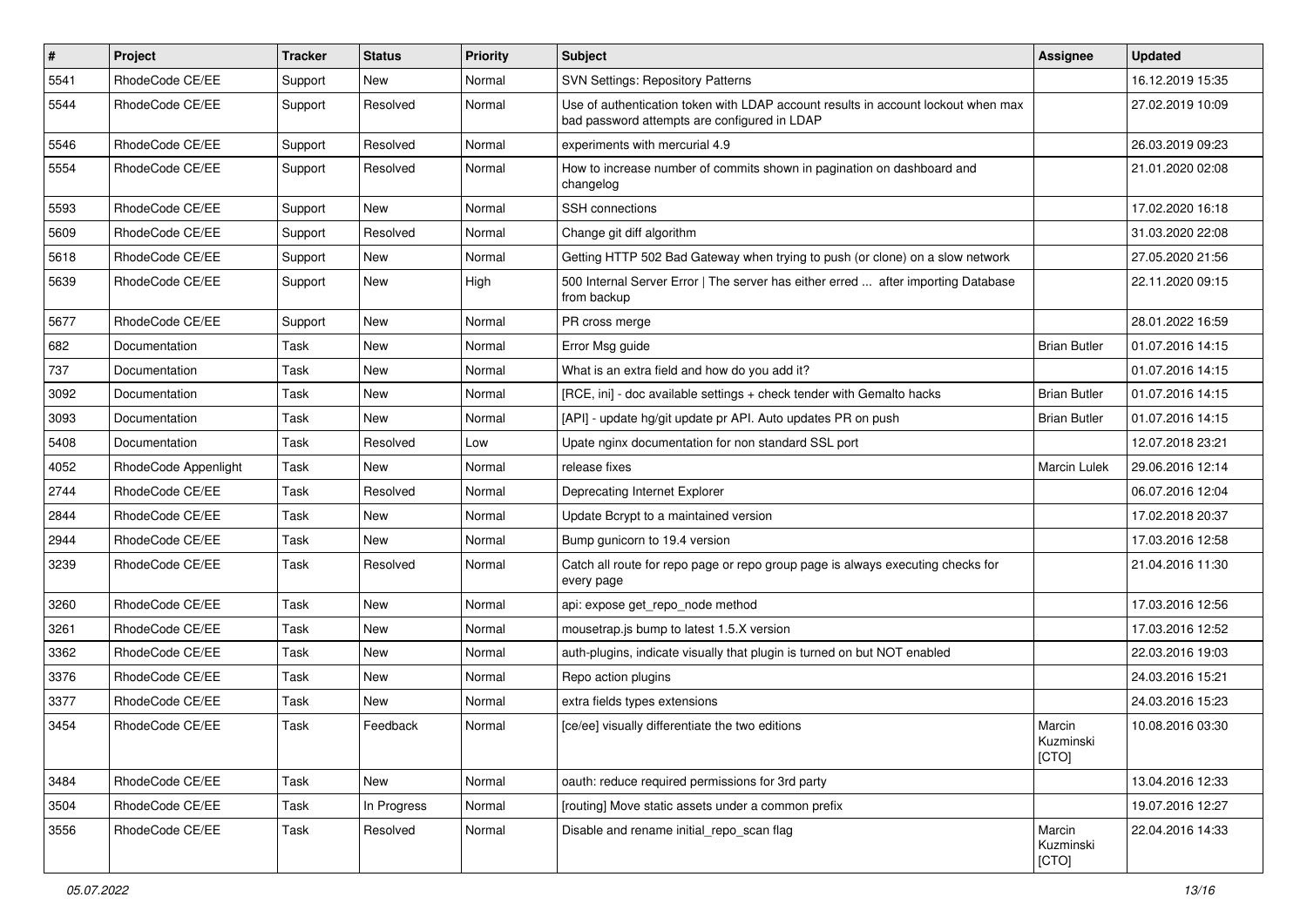| $\vert$ # | Project         | <b>Tracker</b> | <b>Status</b> | Priority | <b>Subject</b>                                                                                        | <b>Assignee</b>              | <b>Updated</b>   |
|-----------|-----------------|----------------|---------------|----------|-------------------------------------------------------------------------------------------------------|------------------------------|------------------|
| 4003      | RhodeCode CE/EE | Task           | Resolved      | Normal   | User personal repository groups improvements                                                          |                              | 07.11.2016 16:12 |
| 4045      | RhodeCode CE/EE | Task           | <b>New</b>    | Normal   | File permissions                                                                                      |                              | 17.04.2018 21:49 |
| 4051      | RhodeCode CE/EE | Task           | <b>New</b>    | Normal   | [ux, renderering] Consistent formatting on text fields.                                               |                              | 22.09.2017 10:27 |
| 4108      | RhodeCode CE/EE | Task           | Resolved      | Normal   | Release 4.2.2                                                                                         |                              | 14.10.2016 13:08 |
| 4120      | RhodeCode CE/EE | Task           | <b>New</b>    | Normal   | [ce] replace get_repo_nodes api                                                                       | Daniel D                     | 17.04.2018 21:49 |
| 4140      | RhodeCode CE/EE | Task           | Resolved      | Normal   | Check middleware chain status, and Verify that special middleware is catching<br>exceptions correctly |                              | 23.08.2016 12:13 |
| 4147      | RhodeCode CE/EE | Task           | <b>New</b>    | Normal   | [ce, ee, docs] Events documentation                                                                   | Daniel D                     | 15.08.2016 12:33 |
| 4151      | RhodeCode CE/EE | Task           | Resolved      | Normal   | [packaging] Subversion to current 1.9.X                                                               |                              | 09.09.2016 10:18 |
| 4153      | RhodeCode CE/EE | Task           | Resolved      | Normal   | Optimize readme fetching by changing the system of readme detection                                   | Johannes<br>Bornhold         | 09.09.2016 10:17 |
| 4163      | RhodeCode CE/EE | Task           | <b>New</b>    | Normal   | [ce, ee] celery refactor + upgrade                                                                    |                              | 15.08.2016 12:32 |
| 4169      | RhodeCode CE/EE | Task           | Resolved      | Normal   | re-architecture celery support                                                                        |                              | 17.11.2017 19:21 |
| 4179      | RhodeCode CE/EE | Task           | <b>New</b>    | Normal   | [ce, ee] refine perms summary list                                                                    | Daniel D                     | 14.09.2016 12:09 |
| 4180      | RhodeCode CE/EE | Task           | Resolved      | Normal   | integrations: possible limit the updates sent                                                         | Daniel D                     | 22.08.2016 12:22 |
| 4181      | RhodeCode CE/EE | Task           | Resolved      | Normal   | Integrations: allow root repos only integrations                                                      | Daniel D                     | 31.08.2016 17:44 |
| 4194      | RhodeCode CE/EE | Task           | Resolved      | Normal   | move syn http backend out of labs into a real VCS settings                                            | Lisa Quatmann                | 14.09.2016 23:16 |
| 4197      | RhodeCode CE/EE | Task           | <b>New</b>    | Normal   | [ce, ee] get list of users with their permissions to a repository                                     | Daniel D                     | 22.09.2017 10:30 |
| 4202      | RhodeCode CE/EE | Task           | Resolved      | Normal   | Polish the 503.html page                                                                              | Daniel D                     | 30.08.2016 23:54 |
| 4203      | RhodeCode CE/EE | Task           | Resolved      | Normal   | Get rid of syn.proxy.parent path root, and replace it with reading storage location<br>from Database  | Martin<br>Bornhold           | 22.09.2016 14:31 |
| 4216      | RhodeCode CE/EE | Task           | <b>New</b>    | Normal   | [ux, renderers] implement consistent rendering for text fields                                        |                              | 06.09.2016 11:46 |
| 4234      | RhodeCode CE/EE | Task           | <b>New</b>    | Normal   | prepare and test RhodeCode VM image for AWS                                                           | <b>Marcin Lulek</b>          | 11.07.2017 13:32 |
| 4235      | RhodeCode CE/EE | Task           | Resolved      | High     | Support GIT LFS server                                                                                |                              | 23.03.2017 17:24 |
| 4237      | RhodeCode CE/EE | Task           | Resolved      | Normal   | Enable HTTP support                                                                                   | Martin<br>Bornhold           | 12.10.2016 11:51 |
| 4238      | RhodeCode CE/EE | Task           | Resolved      | Normal   | default reviewers updates                                                                             | Daniel D                     | 06.10.2016 14:26 |
| 4245      | RhodeCode CE/EE | Task           | Resolved      | Normal   | Convert control command to use http mode by default                                                   | Marcin<br>Kuzminski<br>[CTO] | 14.10.2016 16:13 |
| 4246      | RhodeCode CE/EE | Task           | <b>New</b>    | Normal   | [ce, ee, vcs, git] add tests for annotated git tags                                                   | Daniel D                     | 13.02.2018 18:03 |
| 4251      | RhodeCode CE/EE | Task           | Feedback      | High     | [customer] Pull request with subrepos                                                                 | Martin<br>Bornhold           | 10.11.2016 17:52 |
| 4259      | RhodeCode CE/EE | Task           | Resolved      | Low      | Events, create post-create-user event                                                                 | Daniel D                     | 30.01.2017 20:11 |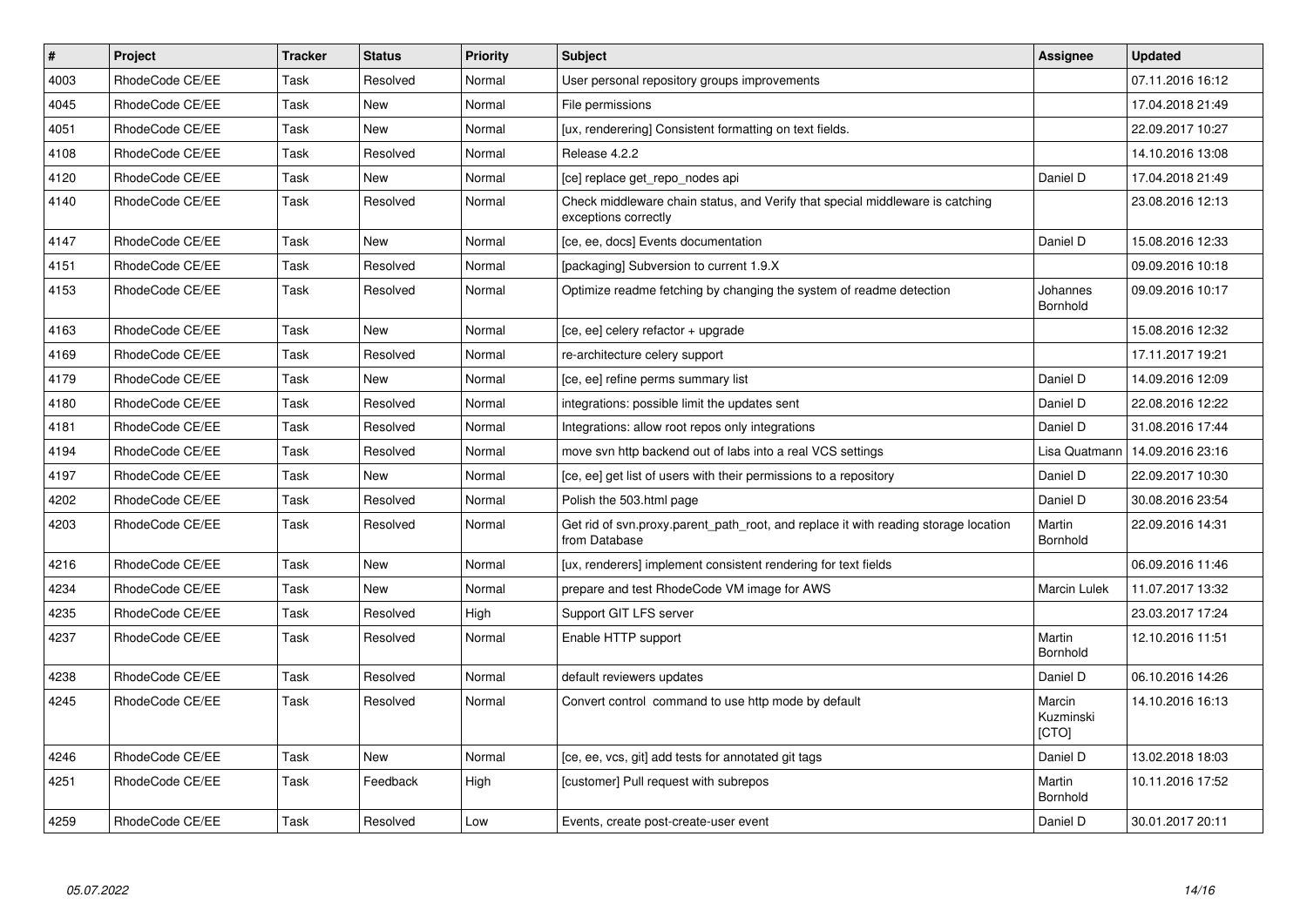| $\sharp$ | Project         | <b>Tracker</b> | <b>Status</b> | <b>Priority</b> | <b>Subject</b>                                                                                     | Assignee                     | <b>Updated</b>   |
|----------|-----------------|----------------|---------------|-----------------|----------------------------------------------------------------------------------------------------|------------------------------|------------------|
| 4281     | RhodeCode CE/EE | Task           | Resolved      | Normal          | Fix docs on To `increase database performance`                                                     | Marcin<br>Kuzminski<br>[CTO] | 18.10.2016 16:39 |
| 4282     | RhodeCode CE/EE | Task           | Resolved      | Normal          | Add inode limit together with disk usage                                                           | Marcin<br>Kuzminski<br>[CTO] | 19.10.2016 12:18 |
| 4283     | RhodeCode CE/EE | Task           | Resolved      | Normal          | bump whoosh to 2.7.4 release                                                                       |                              | 13.12.2016 21:08 |
| 4288     | RhodeCode CE/EE | Task           | Resolved      | Normal          | [ce, ee] unify controllers that use diffs                                                          | Daniel D                     | 02.08.2017 11:41 |
| 4289     | RhodeCode CE/EE | Task           | <b>New</b>    | Low             | [ce, ee] clean up pygments lexer functions + handling                                              | Daniel D                     | 21.10.2016 14:44 |
| 4290     | RhodeCode CE/EE | Task           | <b>New</b>    | Normal          | Allow to transplant the review status to merged commits                                            |                              | 17.04.2018 21:50 |
| 4297     | RhodeCode CE/EE | Task           | Resolved      | Normal          | redo the my-pull-requests page to use the datagrid                                                 | Marcin<br>Kuzminski<br>[CTO] | 01.11.2016 09:31 |
| 4299     | RhodeCode CE/EE | Task           | <b>New</b>    | Normal          | TEMPLATE repo groups                                                                               |                              | 22.09.2017 10:26 |
| 4305     | RhodeCode CE/EE | Task           | Resolved      | Normal          | Meta-tagging could be excluded from limit                                                          |                              | 09.11.2016 19:27 |
| 4311     | RhodeCode CE/EE | Task           | Resolved      | Normal          | Diffs feedback                                                                                     | Daniel D                     | 26.11.2016 14:10 |
| 4312     | RhodeCode CE/EE | Task           | <b>New</b>    | Normal          | Storage location changes                                                                           |                              | 11.07.2017 13:31 |
| 4666     | RhodeCode CE/EE | Task           | Resolved      | Normal          | Bump git and mercurial to latest versions                                                          |                              | 02.12.2016 19:01 |
| 4669     | RhodeCode CE/EE | Task           | New           | Normal          | disable pytest sugar on nix-build                                                                  |                              | 01.12.2016 12:52 |
| 4670     | RhodeCode CE/EE | Task           | Resolved      | Normal          | Release 4.5.1                                                                                      | Marcin<br>Kuzminski<br>[CTO] | 06.12.2016 21:13 |
| 4678     | RhodeCode CE/EE | Task           | Resolved      | Normal          | Release 4.5.2                                                                                      |                              | 19.12.2016 17:32 |
| 5150     | RhodeCode CE/EE | Task           | Resolved      | Normal          | Password reset promts in my account should be hidden in accounts that are not of<br>type rhodecode | Marcin<br>Kuzminski<br>[CTO] | 02.01.2017 16:34 |
| 5184     | RhodeCode CE/EE | Task           | Resolved      | Normal          | bump pyramid to 1.7.X                                                                              |                              | 06.02.2017 21:50 |
| 5198     | RhodeCode CE/EE | Task           | Resolved      | Normal          | remove pyro4 from enterprise                                                                       |                              | 07.02.2017 19:28 |
| 5200     | RhodeCode CE/EE | Task           | <b>New</b>    | Normal          | investigate search improvements                                                                    |                              | 16.12.2019 16:04 |
| 5201     | RhodeCode CE/EE | Task           | Resolved      | Normal          | API: implement describe-methods                                                                    |                              | 13.02.2017 15:57 |
| 5202     | RhodeCode CE/EE | Task           | Resolved      | Normal          | run git gc and git repack on GIT repos when we have a scheduler via celery in<br>pyramid           |                              | 04.12.2017 20:49 |
| 5203     | RhodeCode CE/EE | Task           | Resolved      | Normal          | optimise large repos speed                                                                         |                              | 08.09.2017 16:10 |
| 5207     | RhodeCode CE/EE | Task           | Resolved      | Low             | Release 4.6.1                                                                                      |                              | 13.02.2017 18:04 |
| 5221     | RhodeCode CE/EE | Task           | Resolved      | Normal          | Missing comment type in emails                                                                     |                              | 19.02.2017 21:46 |
| 5225     | RhodeCode CE/EE | Task           | Resolved      | Normal          | add tag of author/contribitor to comments                                                          |                              | 11.05.2017 11:10 |
| 5229     | RhodeCode CE/EE | Task           | Resolved      | Normal          | add support for https://clipboardjs.com/                                                           |                              | 21.01.2020 02:19 |